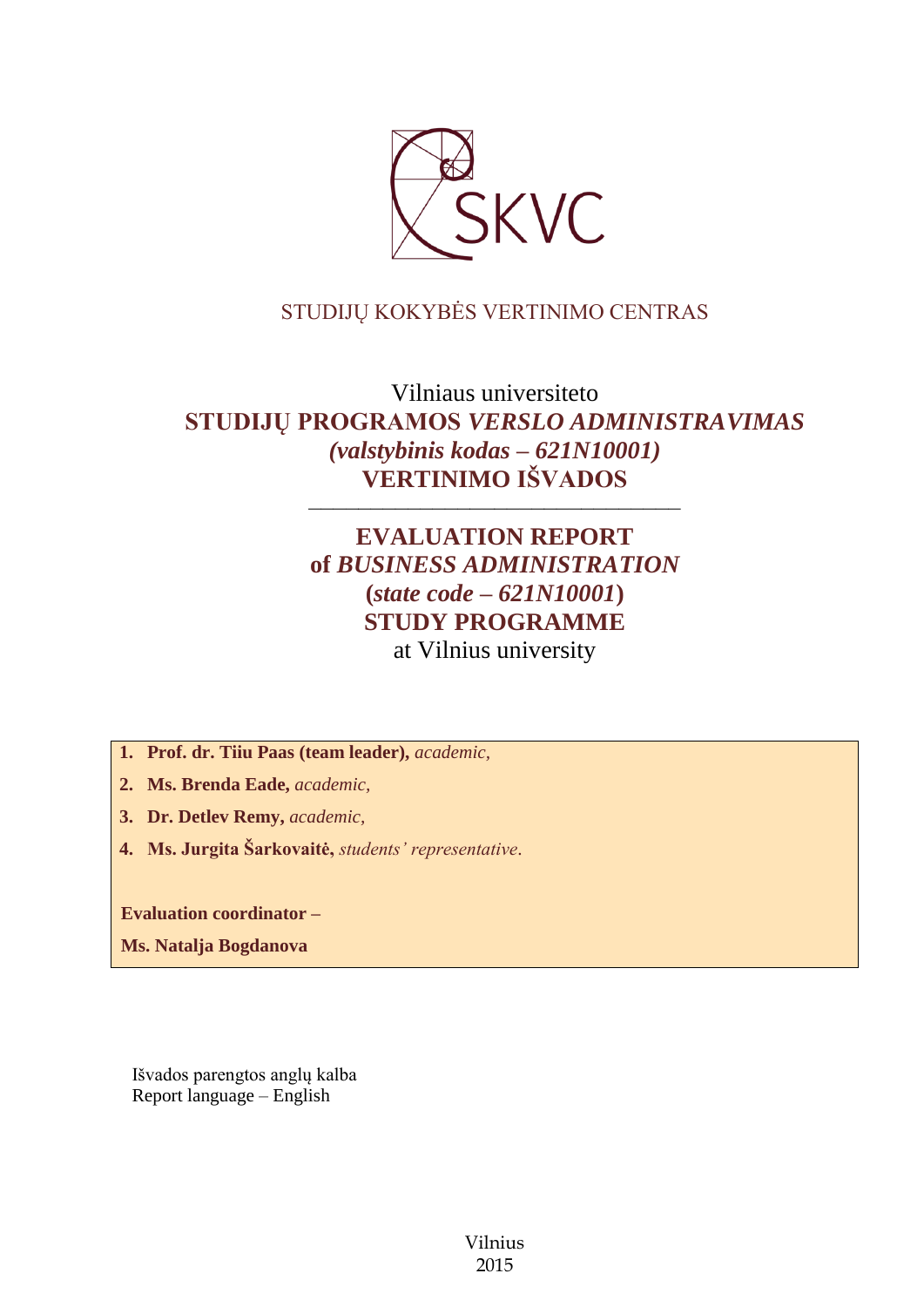# **DUOMENYS APIE ĮVERTINTĄ PROGRAMĄ**

| Studijų programos pavadinimas                           | Verslo administravimas   |
|---------------------------------------------------------|--------------------------|
| Valstybinis kodas                                       | 621N10001                |
| Studijų sritis                                          | Socialiniai mokslai      |
| Studijų kryptis                                         | Verslas                  |
| Studijų programos rūšis                                 | universitetinės studijos |
| Studijų pakopa                                          | antroji                  |
| Studijų forma (trukmė metais)                           | nuolatinė (2)            |
| Studijų programos apimtis kreditais                     | 120                      |
| Suteikiamas laipsnis ir (ar) profesinė<br>kvalifikacija | Verslo magistras         |
| Studijų programos įregistravimo data                    | 2001-05-24               |

# **INFORMATION ON EVALUATED STUDY PROGRAMME**

–––––––––––––––––––––––––––––––

| Title of the study programme                           | <b>Business administration</b> |
|--------------------------------------------------------|--------------------------------|
| State code                                             | 621N10001                      |
| Study area                                             | Social sciences                |
| Study field                                            | <b>Business</b>                |
| Type of the study programme.                           | University studies             |
| Study cycle                                            | Second                         |
| Study mode (length in years)                           | Full-time $(2)$                |
| Volume of the study programme in credits               | 120                            |
| Degree and (or) professional qualifications<br>awarded | <b>Master in Business</b>      |
| Date of registration of the study programme            | 24-05-2001                     |

 $\odot$ Studijų kokybės vertinimo centras

The Centre for Quality Assessment in Higher Education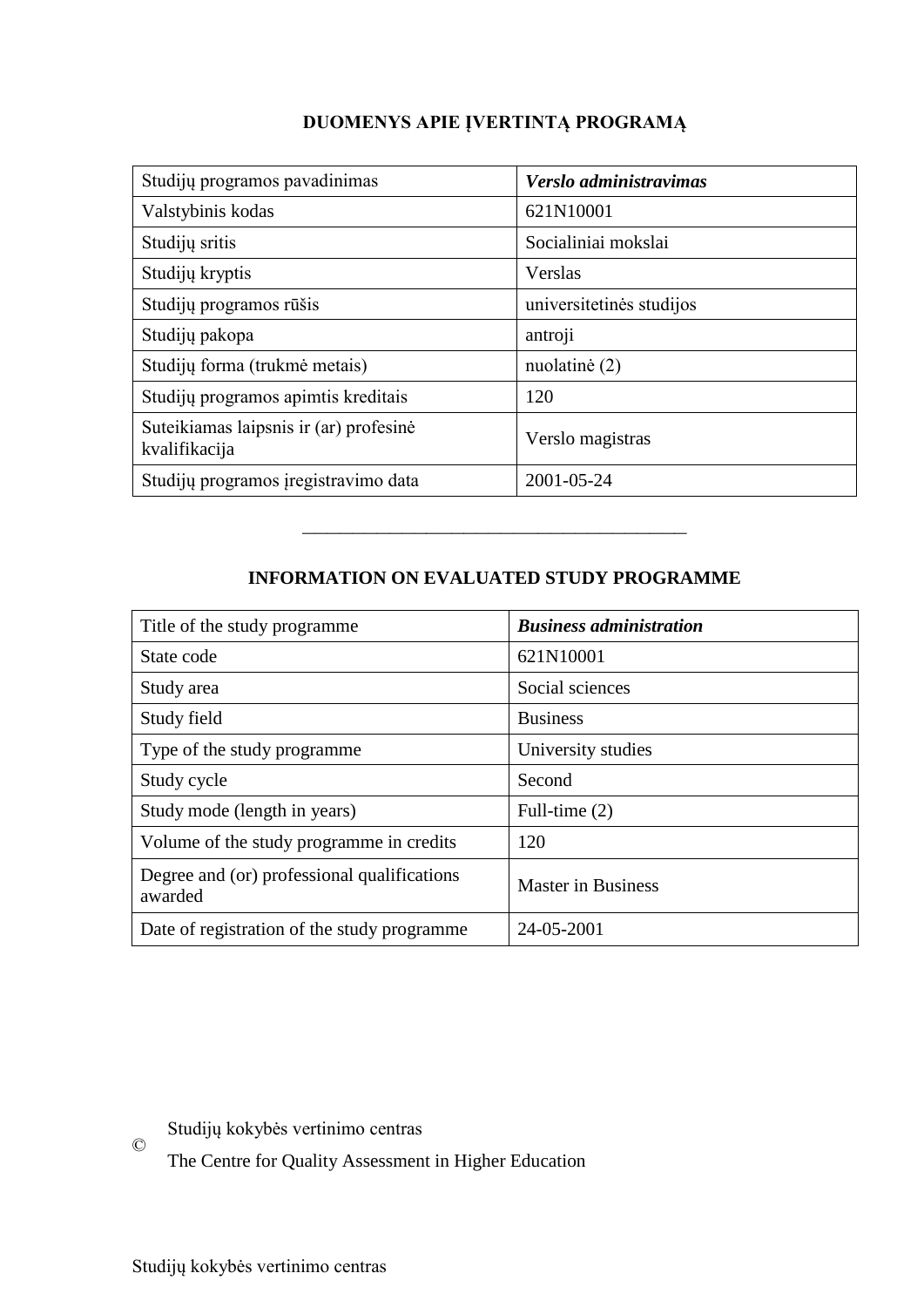| 1.1. |                                                                    |  |
|------|--------------------------------------------------------------------|--|
| 1.2. |                                                                    |  |
| 1.3. | Background of the HEI/Faculty/Study field/ Additional information4 |  |
| 1.4. |                                                                    |  |
|      |                                                                    |  |
|      |                                                                    |  |
|      |                                                                    |  |
|      |                                                                    |  |
|      |                                                                    |  |
|      |                                                                    |  |
|      |                                                                    |  |
|      |                                                                    |  |
|      |                                                                    |  |
|      |                                                                    |  |
|      |                                                                    |  |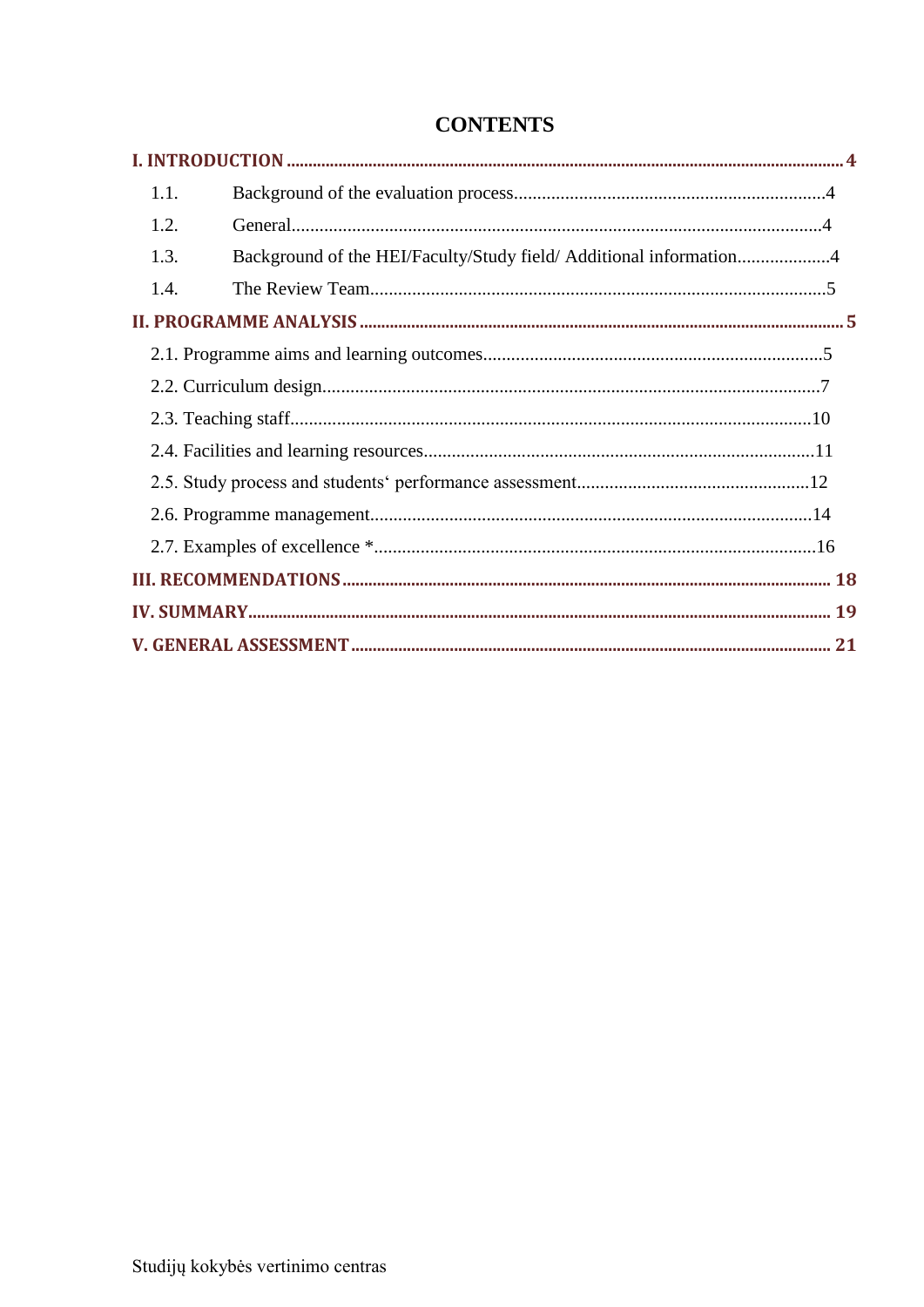#### <span id="page-3-0"></span>**I. INTRODUCTION**

### <span id="page-3-1"></span>*1.1. Background of the evaluation process*

The evaluation of on-going study programmes is based on the **Methodology for evaluation of Higher Education study programmes,** approved by Order No 1-01-162 of 20 December 2010 of the Director of the Centre for Quality Assessment in Higher Education (hereafter – SKVC).

The evaluation is intended to help higher education institutions to constantly improve their study programmes and to inform the public about the quality of studies.

The evaluation process consists of the main following stages: *1) self-evaluation and selfevaluation report prepared by Higher Education Institution (hereafter – HEI); 2) visit of the review team at the higher education institution; 3) production of the evaluation report by the review team and its publication; 4) follow-up activities.* 

On the basis of external evaluation report of the study programme SKVC takes a decision to accredit study programme either for 6 years or for 3 years. If the programme evaluation is negative such a programme is not accredited.

The programme is **accredited for 6 years** if all evaluation areas are evaluated as "very good" (4 points) or "good" (3 points).

The programme is **accredited for 3 years** if none of the areas was evaluated as "unsatisfactory" (1 point) and at least one evaluation area was evaluated as "satisfactory" (2 points).

The programme **is not accredited** if at least one of evaluation areas was evaluated as "unsatisfactory" (1 point).

### <span id="page-3-2"></span>*1.2. General*

The Application documentation submitted by the HEI follows the outline recommended by the SKVC. Along with the self-evaluation report and annexes, the following additional documents have been provided by the HEI before, during and/or after the site-visit:

| No. | Name of the document                                       |
|-----|------------------------------------------------------------|
|     | Sample of Aims and Learning Outcomes of different subjects |

#### <span id="page-3-3"></span>*1.3. Background of the HEI/Faculty/Study field/ Additional information*

Kaunas Faculty of Humanities is an academic unit of Vilnius University (VU KHF). The Faculty was founded in 1964. VU KHF has undergraduate programmes in the fields of philology, languages, informatics, management and economics. The administration structure of VU KHF includes 7 departments and a research centre. These structural units are responsible for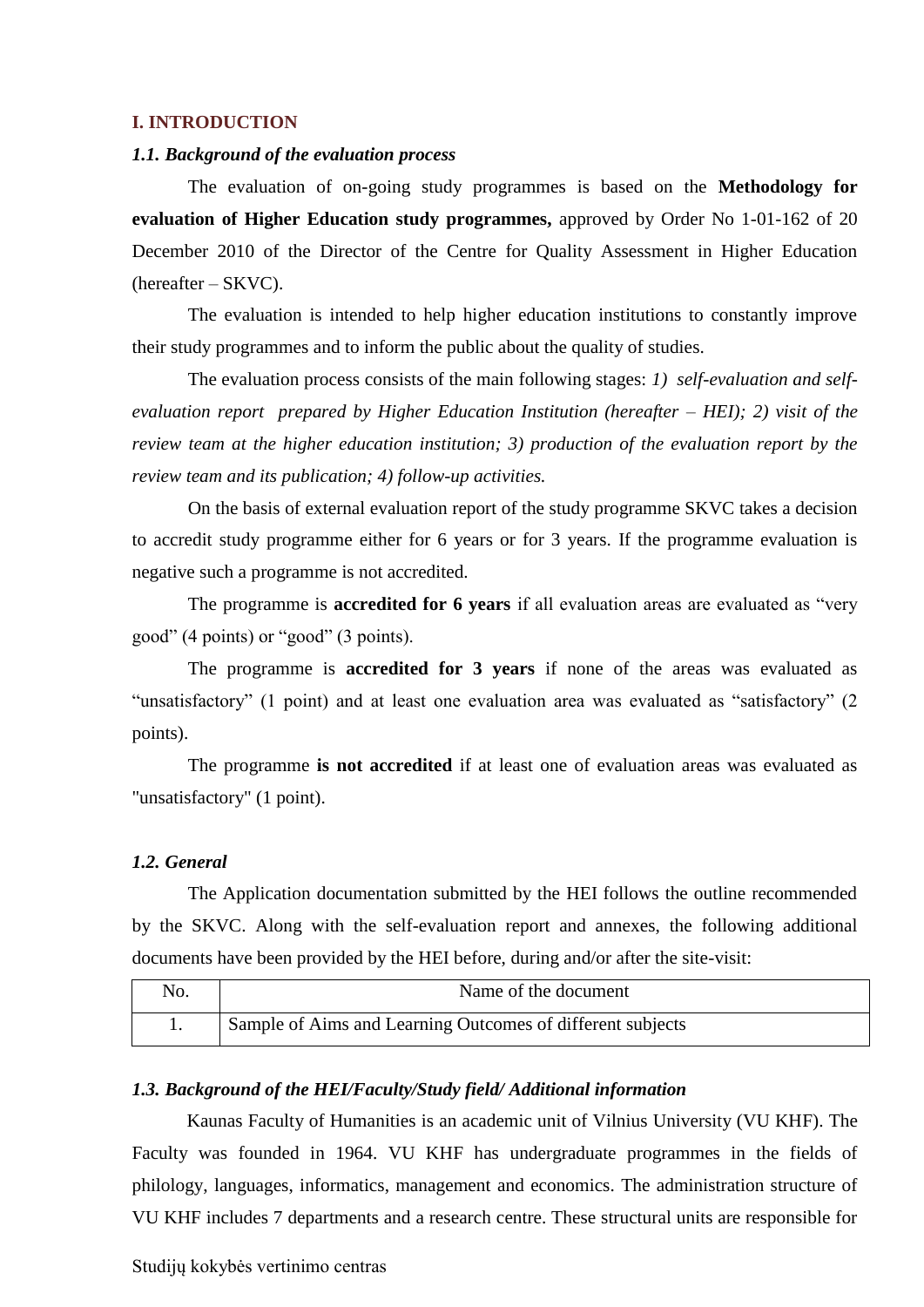the implementation and development of study programmes and scientific research. The programmes in the field of Management and Business Administration are based on and express the interdisciplinary structure of the faculty and the research cooperation between the different departments and institutes.

The self-evaluation report (SER) was produced during 2015 for the programme under review: Masters in Business Administration. The self-evaluation group included 8 members including a student representative, and the head of the group was Dr. E. Bartkus.

The SER was found to be detailed, well-designed and informative, with relevant tables.

The programme under review has received a six-year unconditional accreditation by the external experts' team in 2009; however, some very strong recommendations have been made and therefore, it is important to monitor the progress of implementations.

### <span id="page-4-0"></span>*1.4. The Review Team*

The review team was completed according *Description of experts' recruitment*, approved by order No. 1-01-151 of Acting Director of the Centre for Quality Assessment in Higher Education. The Review Visit to HEI was conducted by the team on *30th October 2015.*

- **1. Prof. dr. Tiiu Paas (team leader),** *Professor at Faculty of Economics and Business Administration, University of Tartu, Estonia.*
- **2. Ms Brenda Eade,** *Reviewer for the UK Quality Assurance Agency, Director, BE Education Consultants, Associate of the Higher Education Academy, the United Kingdom.*
- **3. Dr. Detlev Remy,** *Lecturer at Les Roches International School of Hotel Management, Educational Consultant, Switzerland.*
- **4. Ms. Jurgita Šarkovaitė,** *Master student of International Management, Rotterdam School of Management, Erasmus University, Lithuania*.

#### <span id="page-4-1"></span>**II. PROGRAMME ANALYSIS**

#### <span id="page-4-2"></span>*2.1. Programme aims and learning outcomes*

Master studies in the field of management and business administration started at VU KHF in 1993 with a programme in *Business Information Systems*. The *Marketing and Commerce Management* study programme was introduced in the academic year 1997/98, the Masters programme in *International Business* was developed in 1999 and started in the academic year 2000/01, and a Masters study programme in *Business Administration* was also introduced the

Studijų kokybės vertinimo centras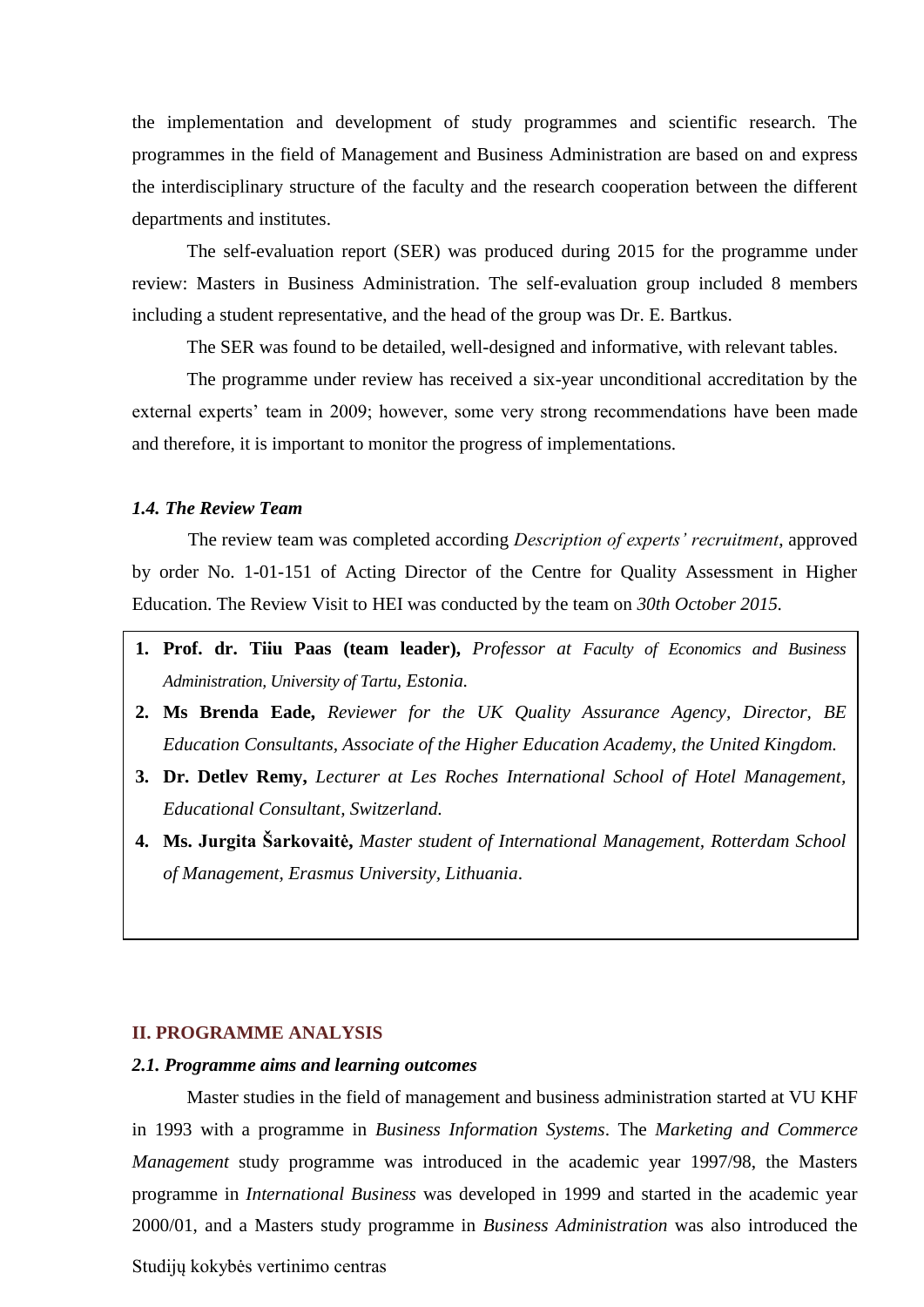same year. The goal of the programme is to prepare highly qualified managers to work effectively in all kinds of businesses and professions. The programme aims and learning outcomes are set out and are aligned with study subjects.

The Masters programme in *Business Administration* is aimed

 "to provide knowledge and practical skills for both professional and methodological competences of the main business functions (economic analysis, marketing and sale, accounting and finance, human resource management, operation management);

 to develop practical skills of the theoretical concepts with the application in the analysis of certain issues and problems of an enterprise;

 to provide Lithuanian business enterprises with highly qualified managers capable of problem solution and adequate decision making;

 to prepare the programme graduates for their further academic career in pursue doctoral degree."

The aims provide a well-defined and publicly accessible guidance for the study programme but it is not always clear to what extent the aims are applied in practice, which raises some concerns in respect of Curriculum design and Programme Management.

Although the programme aims and learning outcomes are based on the academic, and/or professional requirements, public needs, and the needs of the labour market, and there are good links between the university and professional bodies; it is suggested that the needs of the public and the labour market be specified in greater detail and consideration is given to the inclusion of subject areas such as big data, the specific characteristics of the labour market and for-profit and not-profit businesses.

In general it can be stated that the programme aims and learning outcomes are consistent with the type and level of studies of a master's degree, although the Review team does have some concerns regarding the first programme aim, relating to knowledge and practical skills in respect of the main business functions (marketing and sales, accounting and finance). The somewhat limited offer of these subjects (i.e. marketing, sales, and finance) within the Curriculum Design does not fully support this programme aim.

The Review Team recognizes that the name of the programme, its learning outcomes, content and the qualification offered are compatible with each other, although the team has some concerns regarding recent developments for Master studies of this kind which address the challenges and developments for managers of today. These include e-commerce and big data. To ensure that the programme takes accounts of such developments, the programme aims and the content of the programme should be constantly monitored. It is, therefore, recommended that the teaching team reviews the match of programme aims, leaning outcomes and the delivery of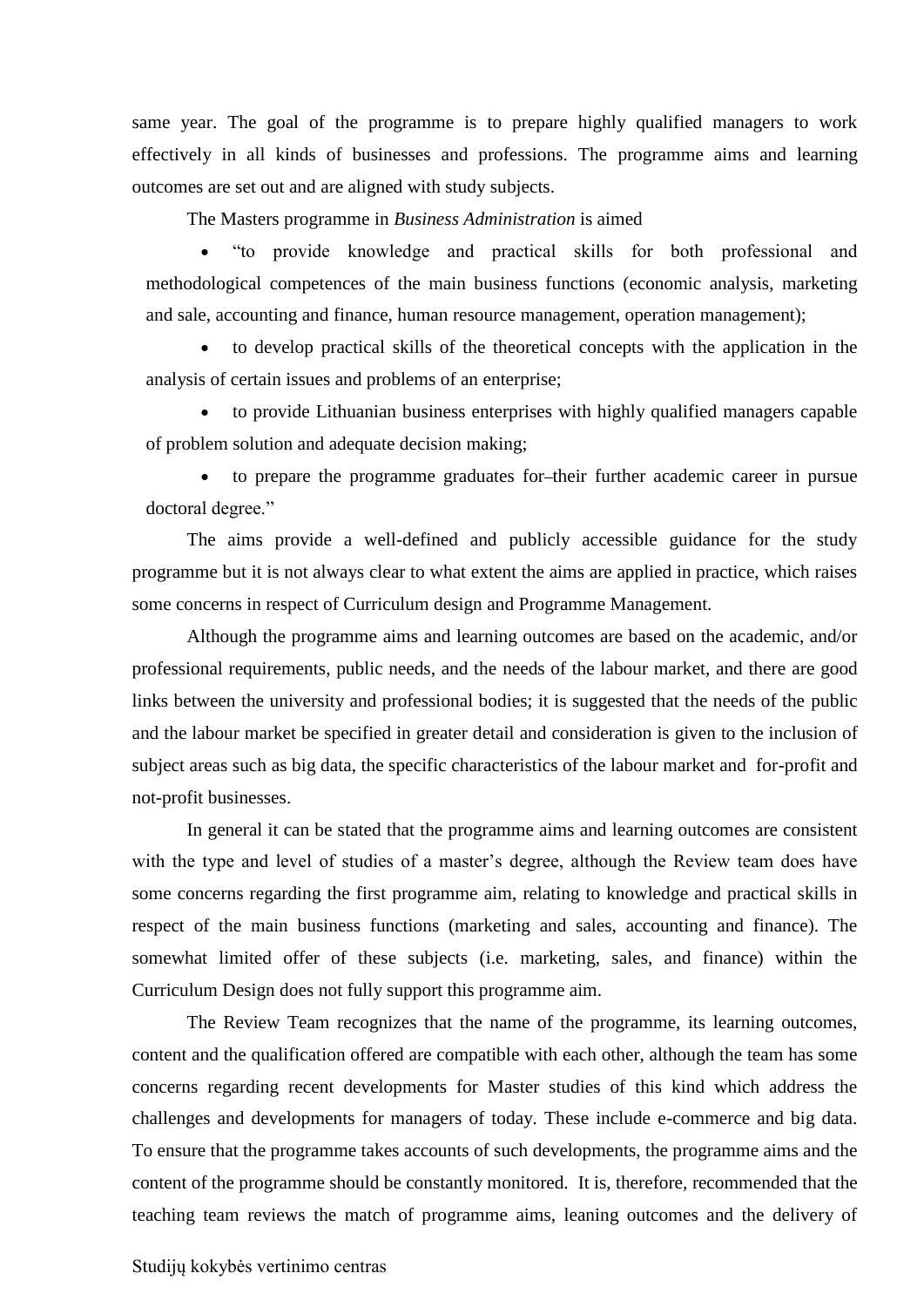content by taking account of continuous feedback, especially that from alumni and social partners.

One of the recommendations in the previous evaluation report (2009) was to develop a clear separation of the three masters programmes offered by the department; however, the Review Team has not found evidence that this has been implemented. During the site visit the Review Team questioned the existence of three masters studies (all with small numbers of students), which share similarities in the curriculum and are taught together in some cases. However, students and graduates raised some concerns about being taught together with other master's students, who were at different levels of study, particularly in the case of finance. It is, therefore recommended that a review is undertaken of the three different masters studies programmes with a view to possibly merging them.

The question arises as to whether there is a niche for this programme in Lithuania compared to other master study programmes. Moreover, the SER (pt.10) indicates a clear identity for the programme and its curriculum in the Lithuanian labour and educational market; however, the curriculum design in the next section of the SER does not fully support this. In addition, the programme aims and learning outcomes would benefit from a review to clarify to what extent the study programme is designed to prepare specialists or generalists. The SER on the one side focuses on the distinctive features of the study programme (pt. 9), on the other side on the more general features of a MBA study programme.

In conclusion, it can be stated that generally the programme aims are consistent with the type and level of studies of a master's degree which is the qualification offered. The name of the programme, its learning outcomes, content and the qualification offered are all compatible with each other. Furthermore, the SER is sufficiently self-critical in this assessment field focusing on the necessity to develop learning outcomes in depth and competences allowing better integration of students' theoretical knowledge with their professional skills.

## <span id="page-6-0"></span>*2.2. Curriculum design*

The programme *Business Administration* is in compliance with general requirements for degree study programme of the second study cycle (ratified by the Head of The Ministry of Education and Science of the Republic of Lithuania on June 3, 2010, Order no. V-826) and "Vilnius University Study Programme Regulation" (21-06-2012, No. SK-2012-12-4) (SER, Table 4). The curriculum design meets the legal requirements for a Master degree e.g. 120 ECTS credits, 80 credits for subjects of the studies direction, 15 credits for optional courses, and 35 credits for the final thesis.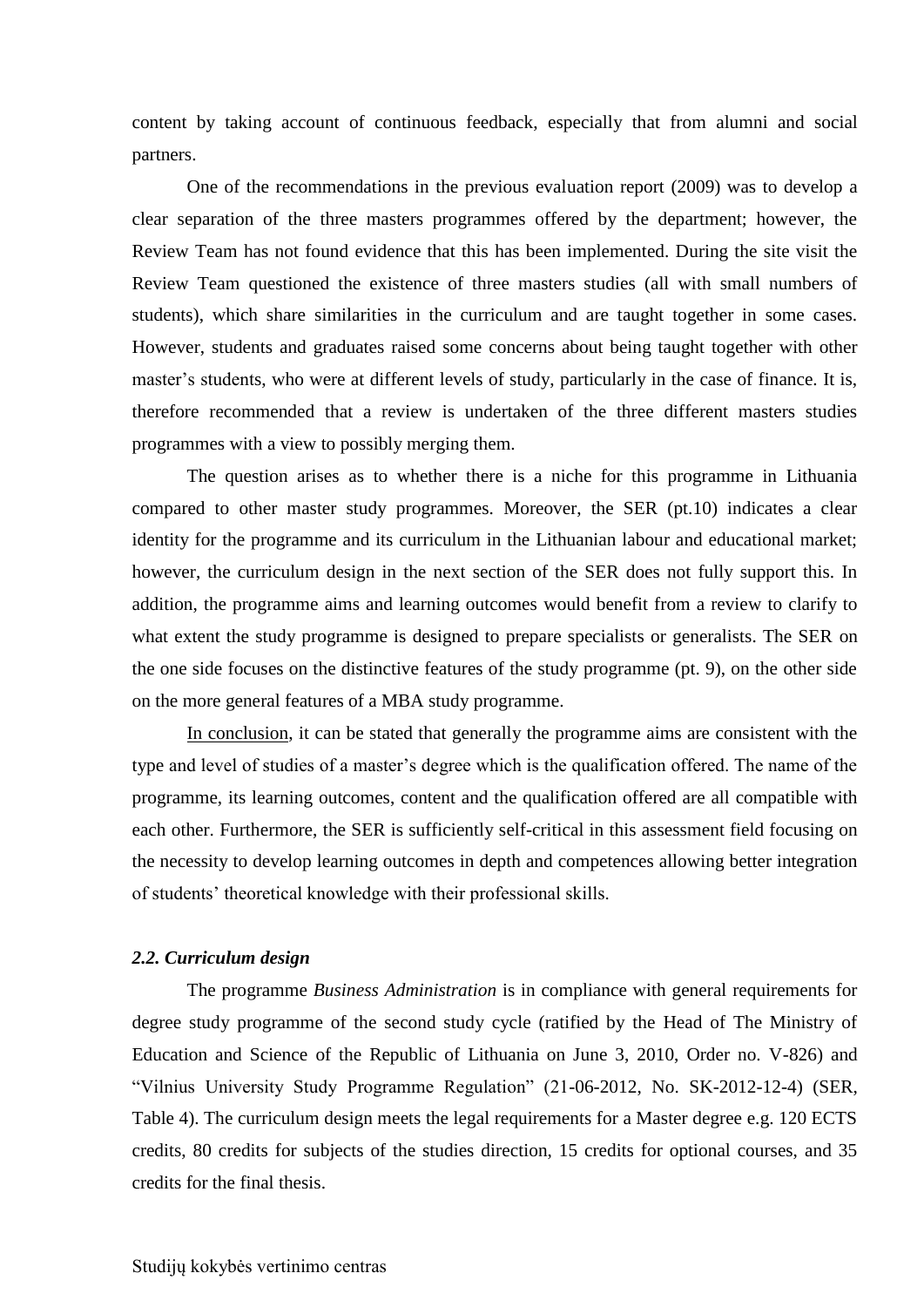Study subjects appear to be spread evenly and are not repetitive. The programme comprises 120 ECTS. Students are required to study 30 credits each semester. For semesters 1-3 this comprises 25 compulsory credits and 5 optional credits. In the final semester they study 5 compulsory credits and the thesis. The subject areas are linked, but are not repetitive.

The titles and content of the modules are fairly consistent with other European MBA programmes. However, there is no practical international dimension to the programme and a manager at this level would be expected to have the necessary skills to be able to operate effectively in an international dimension. This includes apart from the recommended usage of international business cases for example, having subjects taught in the English language. There is also no mention of a work placement or an opportunity to apply the theoretical knowledge gained during the programme. The curriculum design, therefore, would benefit from the additional offer of business simulation, respective field trips to international business which is a common practice amongst other European MBA programmes. Furthermore, other European MBA programmes have so-called foundation or core courses such as marketing management, strategic management, and financial accounting, which are not part of the existing curriculum design. Having questioned this, the Review Team has learned that these subject areas are incorporated in the given subjects. However, in order to ensure the sustainability of the programme, it would be recommended to review the curriculum design by the analysis and syntheses of other well recognized MBA programmes. Therefore, the curriculum design needs remarkable improvements to strengthen the programme.

If it comes to the aspects if the content of the programme reflects the latest achievements in science and technologies, the Review Team has learned during the site visit that all stakeholders are aware of the need of implementing these but no action has been taken yet.

Apart from the given comments above, the content and methods of subjects and modules are fairly appropriate for the achievement of the intended learning outcomes. Moreover, credit allocation to different subjects raises questions, i.e. Business Ethics and Enterprise Social Responsibility has 10 credits, whilst International Finance only 5 credits. Moreover, apart from market research with 5 credits, there is no marketing subject. Thus, another weakness of the curriculum design apart from the lack of reflection on latest achievements is that the allocation of credits is not in consistency with the expected study outcome and aims (see SER, pt. 10).

The scope of the programme (2 years full-time study) seems sufficient to allow the achievement of the learning outcomes.

Business administration studies are full-time studies (SER, p. 3). However Faculty organize the schedule of lectures from 17.15h, taking into account that the students have job and cannot attend classes at day time.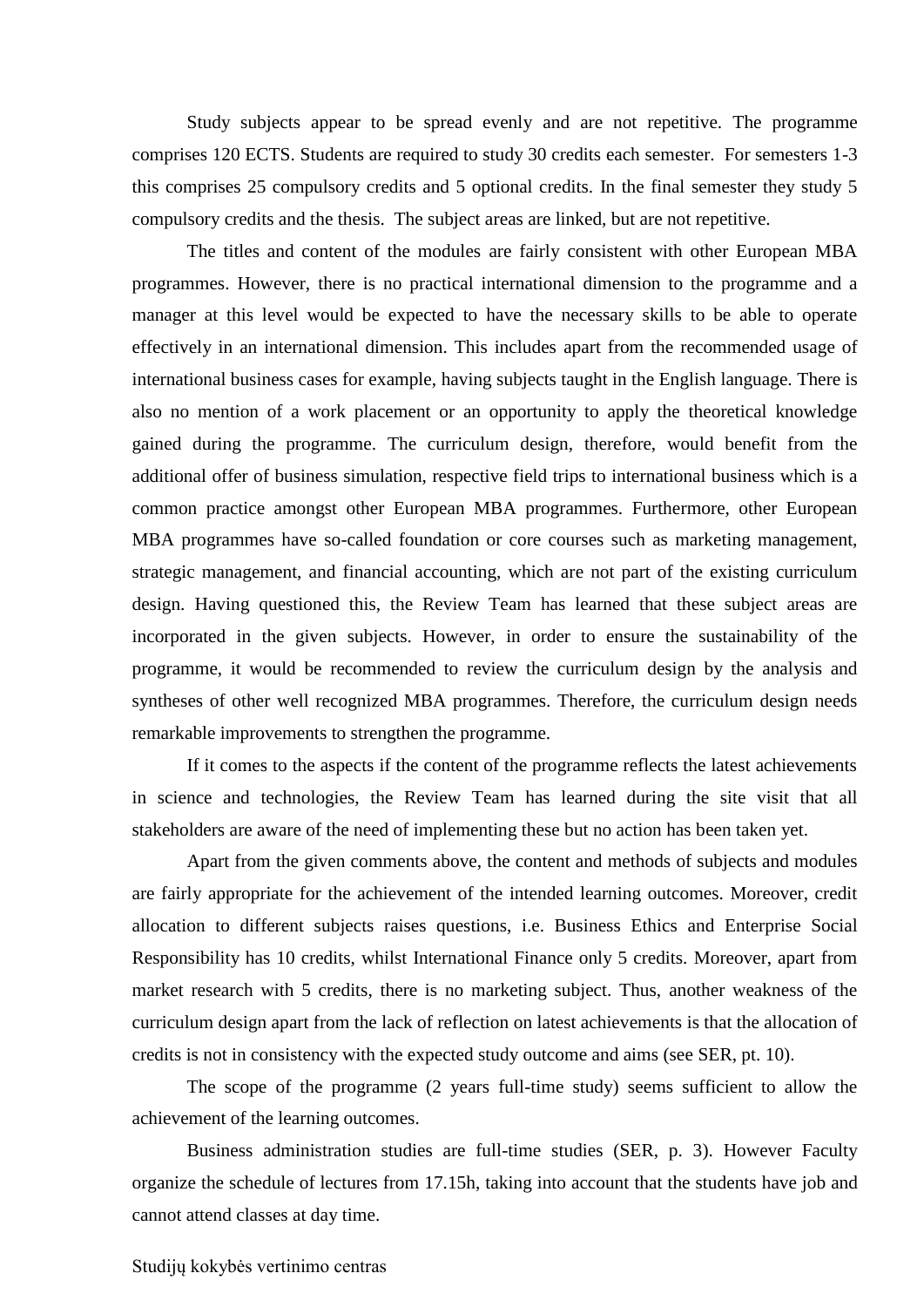During the site visit the Review Team received feedback from students, graduates and social partners regarding the curriculum design which should be addressed by VU KHF in order to stay focused within the framework of master's study programme of Business Administration and to strengthen the programme. Two main issues have been brought up, that of internationality and moreover, what strategic direction to take. A strategy is needed not only to address the problem of new business developments such as e-commerce and big data but also to ensure that the curriculum design reflects the programme aims and prepare the students for the labour market. Moreover, the curriculum in line with the programme aims (pt. 9 and 10) has to provide answers to which extent the masters study programme shall prepare specialists or generalists. A lot of attention in outcomes is paid to the running and external functions of the business; however, not enough subjects in the curriculum fulfil these requirements (i.e. marketing, finance, strategic management). Although the curriculum design meets legal requirements and seems to be in line with other masters programmes of that study direction, it is of concern that the focus in on sustainability, innovation and leadership, neglecting to a certain extent business administration subjects such as marketing and finance. Furthermore, during the site visit the Review Team has learnt that entrepreneur skills are part of the outcomes of the studies but the curriculum has no subjects directly related to entrepreneurship.

In terms of internationality of the programme the previous evaluation report from 2009 has already recommended inviting more visiting professors to focus on internationality; however, it seems that the number of visiting professors is in decline due to costs or other factors which could not be evaluated during the site visit. Clearly, there are possibilities to cooperate with other programmes to invite guest lectures. Applying for new projects may allow inviting guest lecturers too, as well as having more efficient cooperation with social partners.

Furthermore, during the site visit it has been mentioned that a lot of graduates pursue career in public sector. If that is one of the aims of the programme, this could become a unique selling point for the programme and should be incorporated and promoted accordingly.

In conclusion, the curriculum design though being on a satisfactory level needs significant improvements, especially in terms of the variety of subjects that focus on internationality and such which are in line with similar European MBA programmes, especially to ensure that the scope of the programme is sufficient to ensure learning outcomes. Moreover, by delivering subjects taught in English, allows to integrate also international students and to get better synergy from the teaching and learning in internationally diverse study groups. Furthermore, it would be recommended to add entrepreneurship-related subjects to the curriculum to strengthen the programme. Graduates and social partners have also indicated their interest in such subject offers.

#### Studijų kokybės vertinimo centras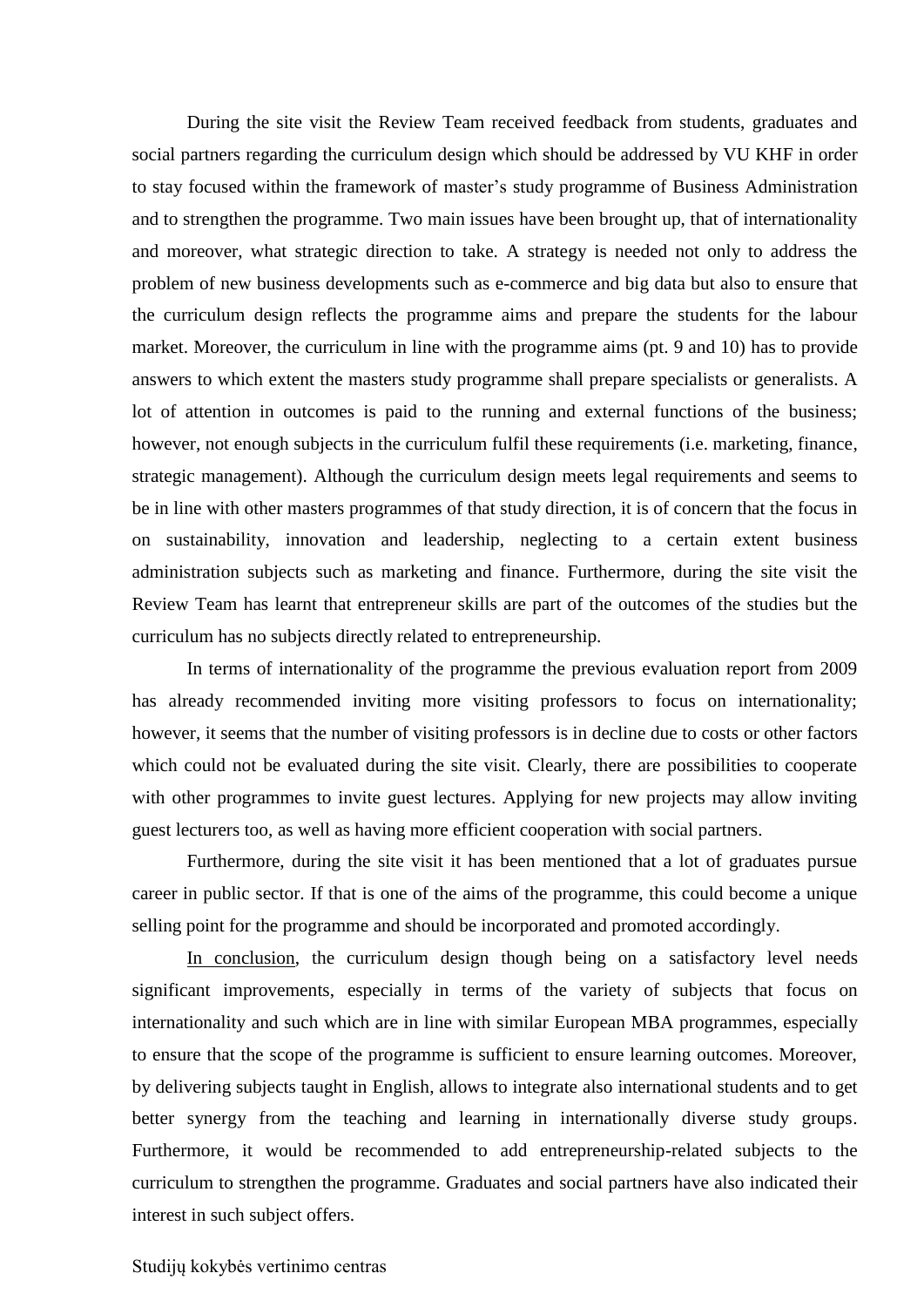With respect to the content of the programme, the SER indicates continuous improvements, however, it is not clear to which extent and how new trends and developments will be incorporated into the programme such as m/e-commerce, social media and other new business practices which have been identified as being of importance by different stakeholders during the site visit. Therefore, the curriculum has to be remarkable updated following new international trends in the development of MBA programmes such as for example project management, supply chain management, managing big data and entrepreneurialism. Furthermore, VU KHF should have a process for evaluating any changes they made to the curriculum which is important so that they know that the changes they make are appropriate and enhance the student learning experience.

#### <span id="page-9-0"></span>*2.3. Teaching staff*

The study programme is taught by staff who meet the legal requirements in terms of qualifications, experience and professional development. Accordingly, the number of teaching staff is adequate to ensure the delivery of the learning outcomes. The programme Business Administration is executed by 2 Professors, 7 Associate Professors, 2 Doctors. The qualification of the lecturers corresponds to the requirements of the "Description of General Requirements for the Master Study Programmes".

Turnover of staff does not appear to be an issue as evidenced by the length of service of many teachers (see SER pt.15). Thus, there are adequate teaching resources to ensure satisfactory delivery of the programme. All staff members teaching the programme have at least a Master's degree. In addition, VU KHF invests in the training of teachers in pedagogy. The teaching staff are engaged with the programme and well qualified. There is a good balance between experienced professors and young and ambitious teaching staff holding doctoral degrees and doctoral students demonstrate potential for further academic staff development.

The internationalization of some teaching staff (see SER pt.18) is apparent, as they are involved in national and international project work. The internationally oriented research strengths of the faculty are commendable and concentrated in fields which are important (for example, business ethics, environmental protection), but they are not the core subjects of the MSc programme. Therefore, it is recommended to increase the internationalization of teaching staff by more collaborative international research activities and more focus on exchange programmes which would directly benefit the master students thereafter. From the feedback gathered during the site visit, teachers are overall quite satisfied with the programme but recognise the need for more collaboration amongst faculty and field trips to visit international businesses.

#### Studijų kokybės vertinimo centras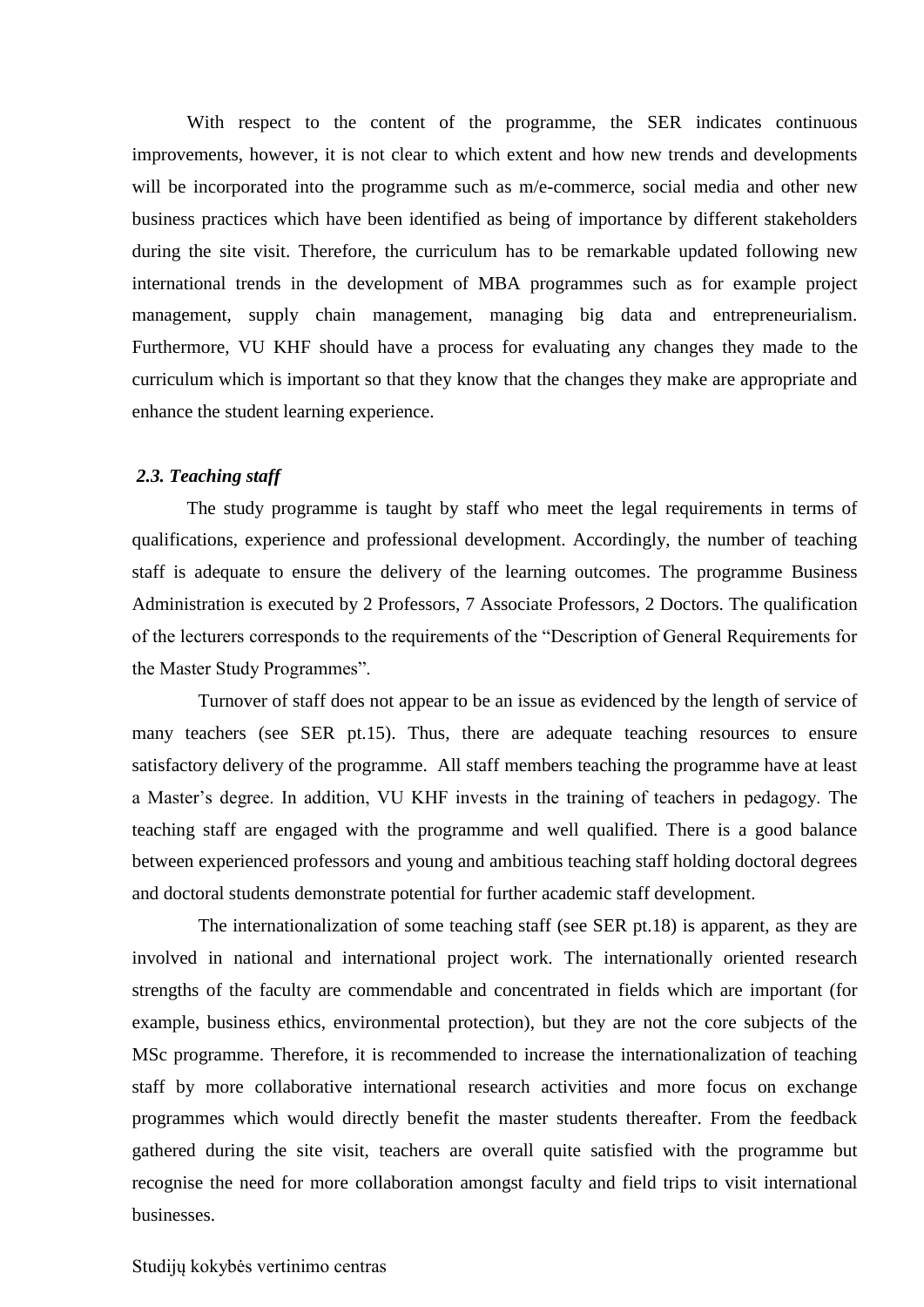Where faculty have been teaching for many years, the university should ensure that they have up-to-date information on current industry practices. This could be done by organising short periods in industry when they are not teaching or a series of visits to business organisations. This would help to promote a more business oriented approach in the delivery of the curriculum and enhance the experience of the students. During the Review Team's visit various stakeholders, including students and alumni indicated that they would like more business practice within their studies.

The SER describes a strong commitment in VU towards improving staff competencies in teaching and granting support for research (see SER pt. 41). The SER indicates that many teachers are involved in projects, mainly applied research projects, however, it would be beneficial to put more emphasis on publication in international peer-reviewed journals. The training in pedagogy and assessment will ensure that the programme meets the objectives of the European Standards and Guidelines which require staff to be both qualified and competent to teach. In addition, teachers are encouraged to visit conferences and conduct research in their fields of the study.

In conclusion, the teaching staff are engaged, qualified, and dedicated. A recommendation would be to put more emphasis on internationalisation, such as international research activities in collaboration with other institutions in the areas of new business trends, for example use of electronic and mobile-commerce, and to encourage more teachers to participate in exchange programmes.

#### <span id="page-10-0"></span>*2.4. Facilities and learning resources*

The university premises are situated in six connected buildings. The Business Administration Masters studies are organized in modern, recently renovated premises with up-todate infrastructure and access to relevant learning resources. Classrooms are spacious and properly equipped with multi-media visual teaching aids to provide effective learning experience. There are sufficient computerized workplaces at the Faculty premises for students' use, equipped with relevant software and access to electronic learning resources: e-books, journals and scientific databases (Lithuanian and International ones). Wireless Internet connections are available and spare study rooms for small groups which enhances the quality of the learning environment. Staff and students communicate effectively between the teaching sessions by face to face meetings, telephone, email or Facebook. Students commented on the excellent support they received from all their tutors between the teaching blocks.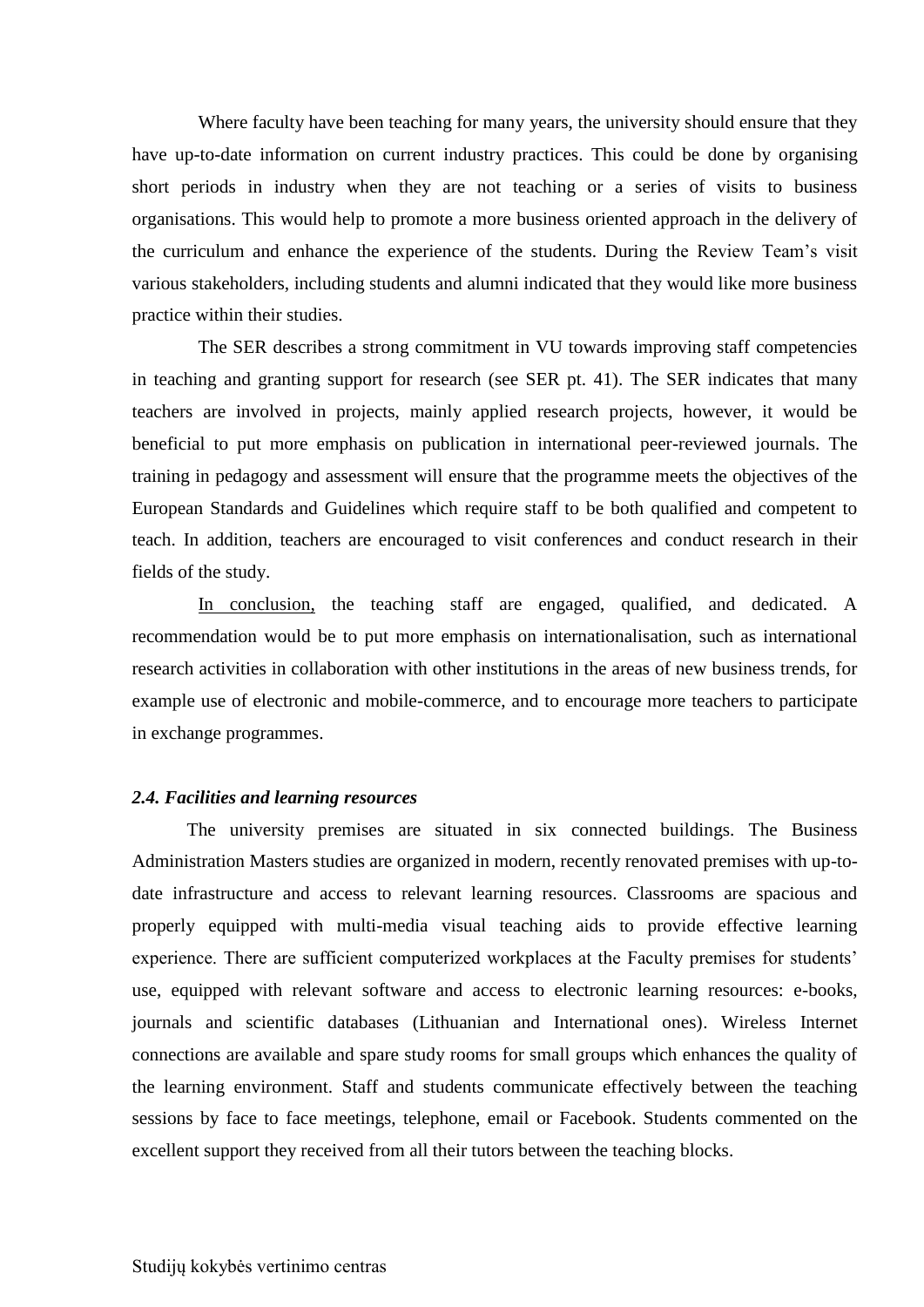According to the SER, the university provides not only physical access to printed publications but also allows for use of electronic resources. Students have also access to an elearning platform, in this case Moodle.

The university has invested in a new state-of-the art library building which offers a good range of national and international textbooks and access to electronic databases such as Ebsco and Emerald. Furthermore, VU KHF has made efforts to increase the provision of electronic learning tools, some crucial teaching support systems are available even from home, not only via the internal network.

In conclusion, it can be stated that the facilities and specially the new library grant student a good environment for learning and are in line with the facilities of similar masters studies programmes. Thus, there are good preconditions for the implementation and development of the programme in order to ensure its sustainability.

### <span id="page-11-0"></span>*2.5. Study process and students' performance assessment*

Admission requirements for the programme are clearly defined, stated and publicly communicated on the Faculty website. Admission requirements include relevant background experience and preparatory courses from the candidates; the process is based on competitive ranking according to the Association of Lithuanian Higher Education Schools to Organize General Admission (LAMA BPO) standards. The admission requirements are based on Ministry of Education and Science requirements. The programme is presented at study fairs. The organisation of the study process is within the norms for such study. However, the SER does not indicate in detail the process for student removal and academic failure, thus, it is recommended to develop this procedure.

Students are encouraged to participate in extra-curricular research activities, scientific conferences and specialization workshops and seminars. Additionally, students can choose to participate in international mobility programmes and spend a semester abroad. However, as most students on the programme combine their studies with work, very few take advantage of this opportunity. Short-term exchanges or more international events could be offered by the university to encourage students to engage in such activities. Additionally, faculty internationalization could be increased by incrementing the number of incoming international students. The Review Team learned that all subjects are taught in the Lithuanian language, although some subjects are offered in English if there are Erasmus students on campus. Clearly, the recommendation here is to deliver more subjects in English and thus further increase the international aspects of the programme.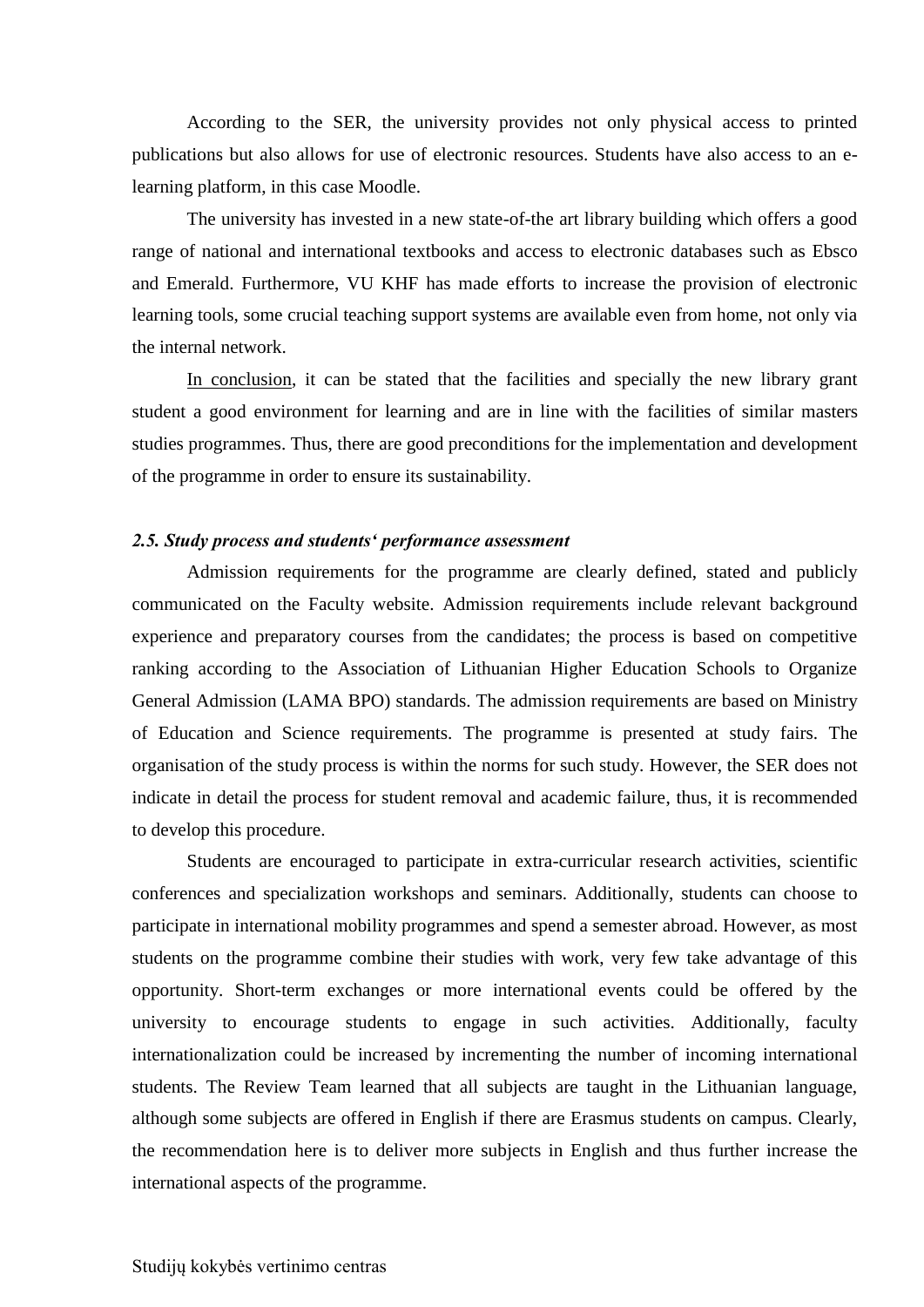The SER does not provide a detailed explanation of how the process of student research activities is structured (i.e. responsibilities, support etc.). However, the thesis reviewed by the Team indicated that students were achieving at Masters level.

The university provides a range of support including flexible study paths for students. Class schedules and teacher consultation hours are adjusted to students' after-hours availability. There is also some support for social events and other activities such as a creativity room which help to improve the learning environment.

Students are entitled to receive financial support according to their social and economic status. However, despite this support there is a high drop-out rate of students (12 percent) on the programme (including non-funded and funded studies) and this requires attention by the university (see SER pt. 80).

Since the majority of students start the programme already in employment and continue in the same career after graduation, the career prospects provided by the programme should be re-evaluated not only to attract new students but also to ensure that the curriculum is up-to date in terms of the expectations of employers.

The university's assessment procedures are clearly communicated at the outset of each course, including the intended learning outcomes, the assessment framework and which assessments may have to be repeated. The assessment criteria used by the university are clear and objective, following the methodology approved by the university governing bodies. The grading scheme and pass requirements are explained in detail on the course syllabus and given to students in advance. A cumulative grading system is used in the programme to ensure students' motivation throughout the semester. The assignment structure and distribution of assessments meet the requirements of the second order higher education studies.

The final theses meet academic research requirements, are in relevant topics, and demonstrate the use of scientific methodology, however, some lacked in depth statistical analysis. As already suggested, there is a need to develop more cooperative research activities between faculty and students. This could include, research projects in cooperation with social partners, involvement in international and local research projects. To further strengthen the final theses and to widen the range of research topics, it is recommended that the teaching team considers how international trends can be incorporated into the development of MBA research studies.

VU KHF monitors on an annual basis the progress of graduates. The majority of graduates find employment but the SER does not provide any figures. Therefore, it is recommended that the programme team produces statistics relating to the employment of graduates indicating the number in employment after graduation and the positions held. These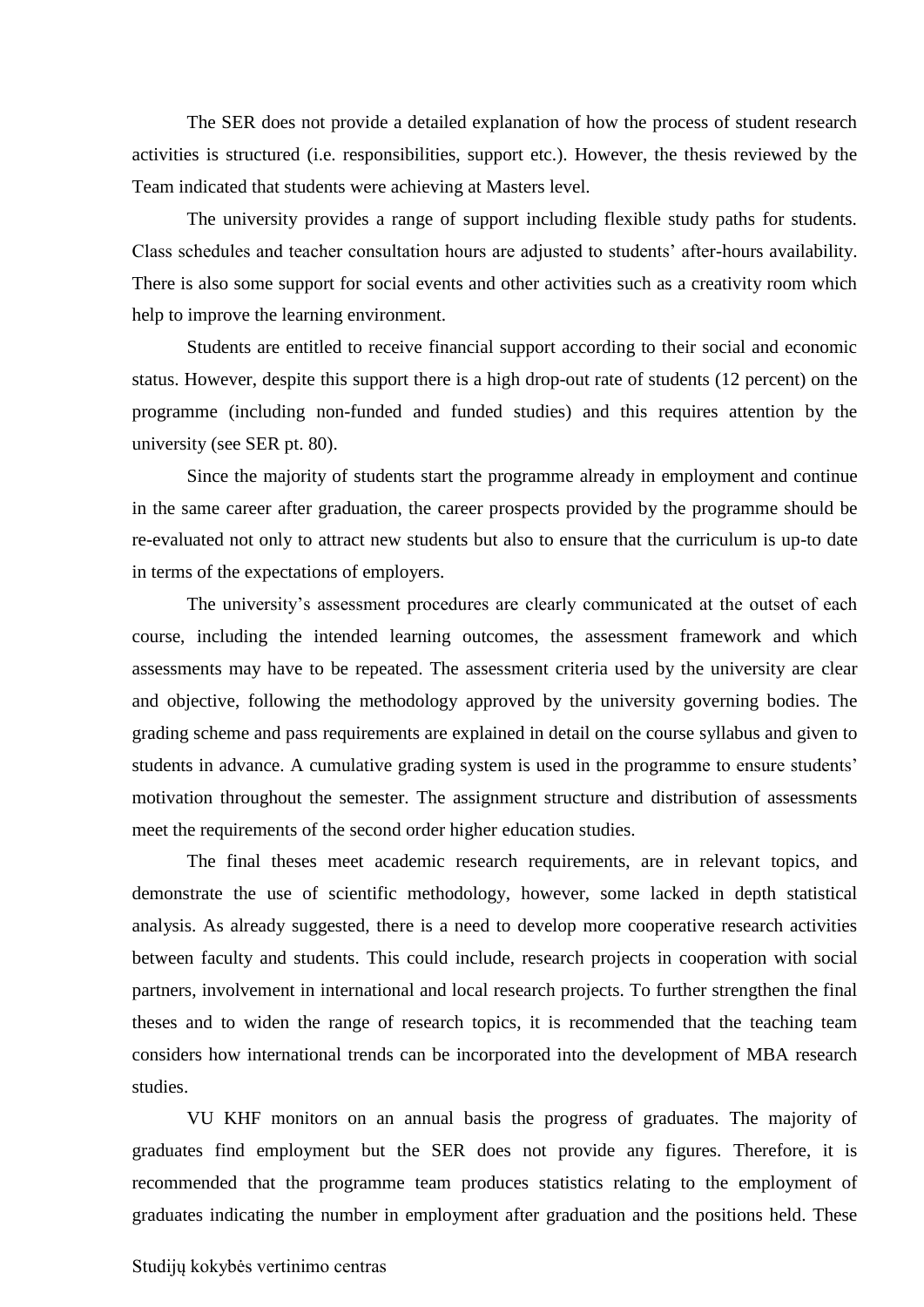statistics may help the university to support its claims in terms of employability and career opportunities which in turn will attract new students.

The majority of the full-time students combine work with their studies. Therefore, classes take place in afternoons or on weekends. The students have the possibility to schedule their studies on an individual basis. It is recommended, therefore, to consider new teaching methods, such as the use of a virtual learning environment. The students receive course instructions and they can use library and computing resources. Feedback gathered during the site visit indicated that students, although satisfied with the delivery of the programme, would like a wider variety of teaching methods, especially the use of case studies.

In conclusion, the study progress and students performance assessments meet legal requirements and are well outlined. However, it is recommended to increase the international element of the programme, both in terms of course delivery and by bringing in visiting professors. Reviewing the range of teaching methods as well a greater use of international wellaccepted textbooks would further support the development of the international aspects of the programme and support the international mobility of students. Furthermore, effectively monitoring the employability of the graduates and the career opportunities offered to them, may help to attract prospective students, thus helping to guarantee the sustainability of the programme.

#### <span id="page-13-0"></span>*2.6. Programme management*

The system for programme management is generally quite well organised and outlined in detail in the SER. Responsibilities for programme design, implementation and monitoring are set out; however, there is no detailed documentation available. Regular programme meetings are taking place. Unfortunately, minutes of these meetings have not been made available, thus, it cannot be stated which questions and problems related to the development of the programme have been discussed and probably solved in the meetings. There is some evidence that data of the implementation process is collected and analysed although it not clear if this is done on a regular basis. Although the Review Team has addressed this issue, no documentation has been made available. These indicators include student mobility, drop-out rates, student opinions, etc. However, this list should be extended to get richer data such as employment after graduation, enabling improvements for the programme. The SER does not provide any statistics and information regarding the placement of graduates in the labour market. Furthermore, during the site visit several stakeholders indicated that they have not been regularly surveyed, which is in contrast to the outlined procedures.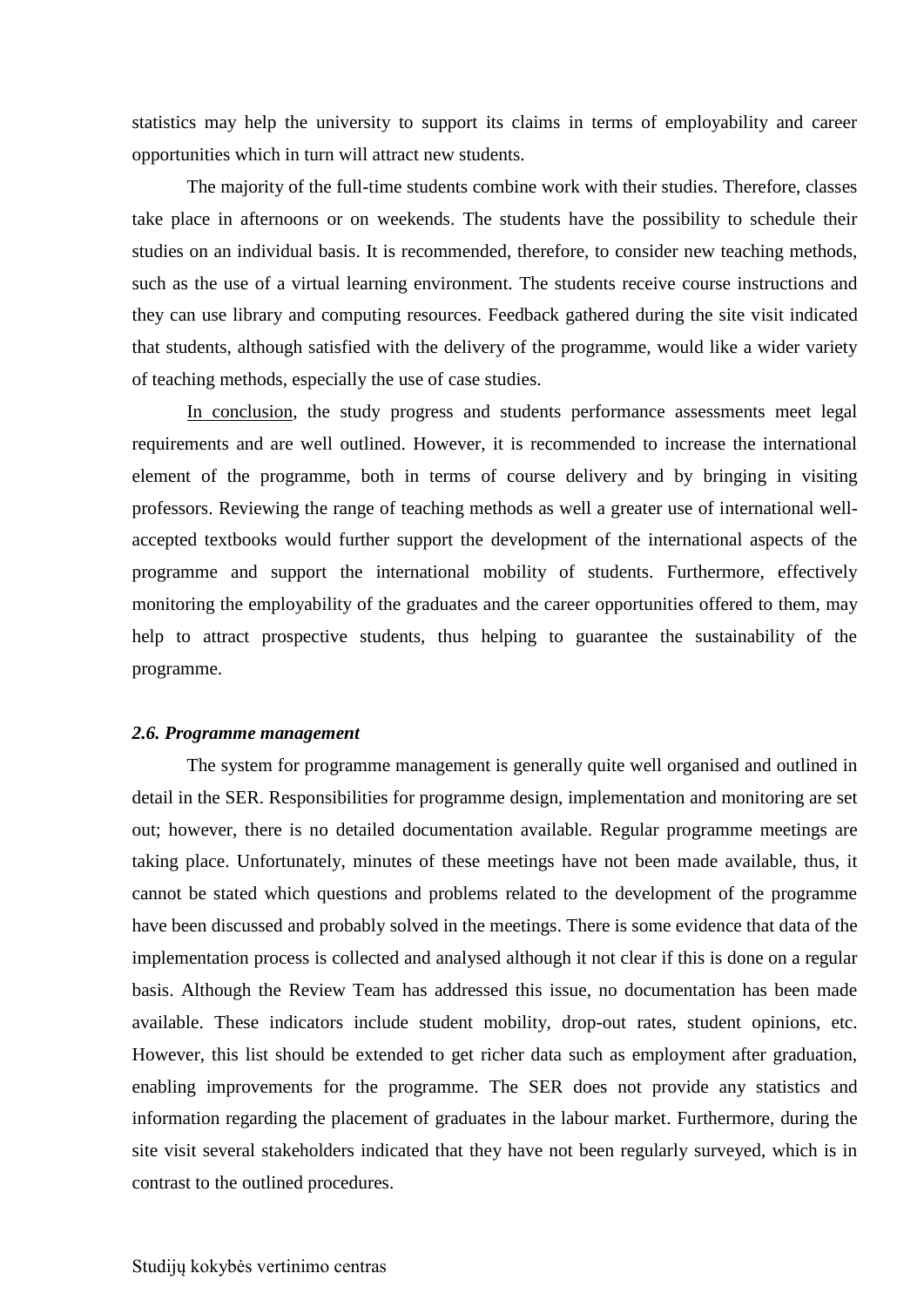Regarding the outcomes of internal and external evaluations of the programme, there seems to be some approach to gathering data and deriving recommendations for improvement. It would be recommended to collecting data in a more formalized way to improve the programme, amongst all stakeholders. The SER indicates that there is an internal QA programme in place and it is being implemented effectively. As part of this system, the university has identified procedures for admission, etc. However, not all these procedures are documented; thus, it is recommended to document all procedures. Based on this, it stays unclear if all/any outcomes of internal and external evaluations of the programme are used for the improvement of the programme. For example, some important recommendations from the previous report from 2009 have not yet been implemented.

The SER states that the social partners and other stakeholders are quite well linked with the school, especially regarding evaluation and improvement processes. However, during the visit and collecting data, several parties, from management and teachers up to alumni requested more involvement of various stakeholders, especially of the social partners. Indeed, social partners reluctantly participate in developing the programme. The list of social partners is long, and the Review Team has met social partners from at least six different businesses. The weakest points in programme management are two areas which deserve improvements. Firstly, there is no strategic plan in place and during the site visit the management team could not outline any strategic planning for the programme. It seems that there is a lack of vision despite the very small numbers of students in the programme which raises the question of the sustainability of the programme. Furthermore, relying on the information gathered during the site visit various stakeholders have expressed their view that the management of VU KHF does not see the need for change. In this context the Review Team would like to point out that there are also serious weaknesses in the curriculum design (lack of internationality, lack of identifying new trends, lack of foundation subjects etc.) which request strong managerial activities to quickly update the curriculum. However, it has to be noted that management and the SER preparation team has indicated the need for changes, respective improvements, such as the delivery of the study programme in English language from 2017 on, although the management and SER team did not present any clear vision about this programme. The Review Team has received some rather critical feedback from tutors, teaching in English, arguing it would make the studies more superficial while the students were much more positive about being taking part in the courses taught by foreign teachers and/or to participate in internationally diverse study groups' activities.

Secondly, in 2009 the programme has been evaluated the last time and the final report outlined several recommendations which have not yet been implemented. The recommendations focussed on the internationality of the master's programme indicating that more subjects should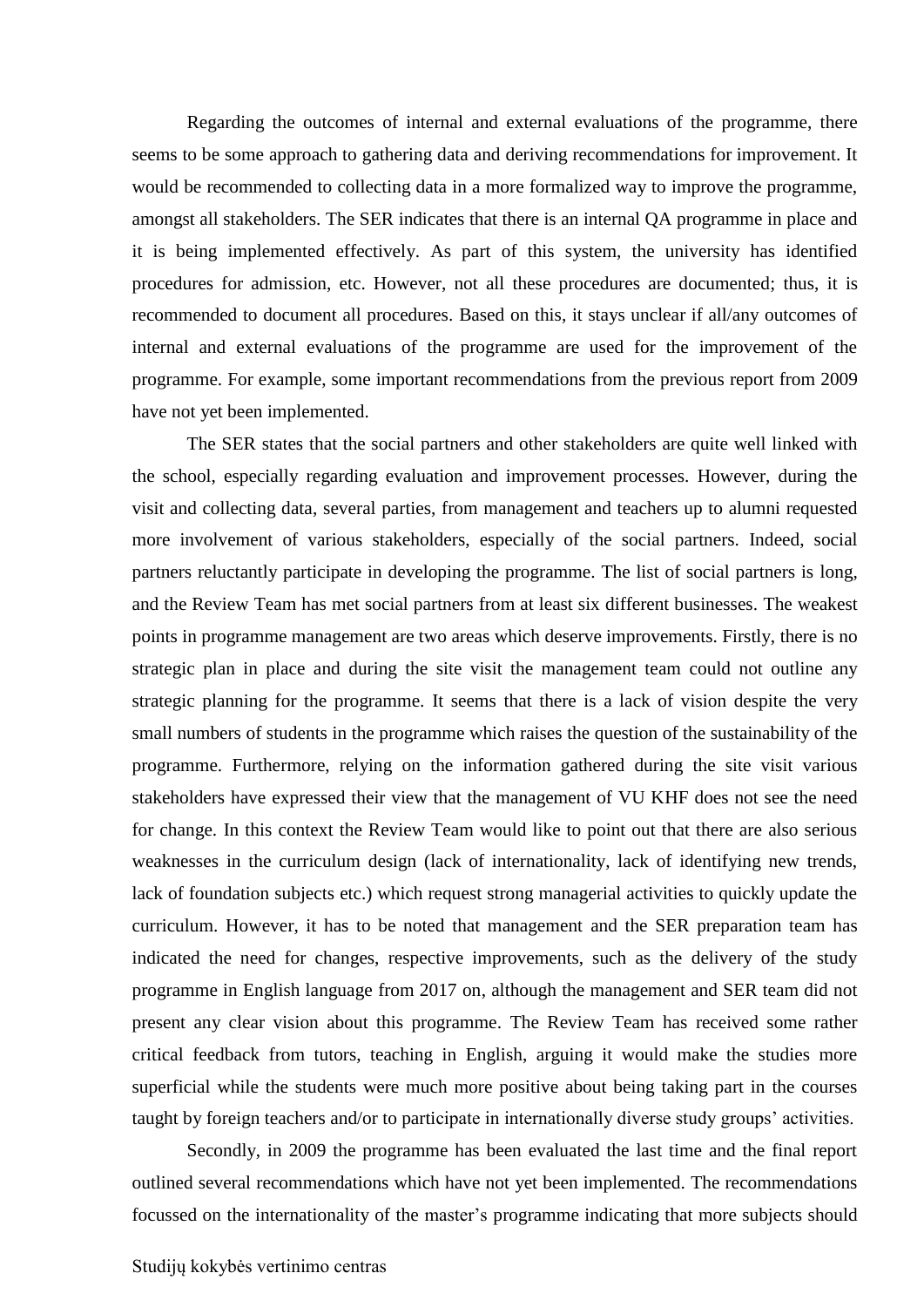be taught in English because internationally diverse study groups will allow for receiving synergies from this during the study progress. Moreover, another recommendation was to invite more visiting professors. It seems that both of the recommendations have not been recognized despite the fact that teachers, students, graduates and social partners argued in favour of these changes during the recent site visit. The Review Team would like to emphasis the fact that very few recommendations of the 2009 report have been implemented – this reflects negatively on the management of the programme as well as the currency and relevance of the curriculum. Apart from this, it is recommended to establish an alumni club for the masters programme in order to strengthen the relationship between university and alumni and to get both involved on programme developments. Furthermore, all stakeholders should permanently be surveyed, and the results discussed and if necessary implemented. For example, graduates have mentioned that they have not been surveyed regarding their study experience which is of utmost interest for the management of the programme. The role of the faculty council should also be clarified strengthened and aligned with the programme management structure. Feedback from the graduates should be one of the main drivers for curriculum change, for example they will identify whether it is fit for purpose and whether it supported them to progress their careers.

In conclusion, there is a quite well formulated and outlined system of programme management, however, based on the observations and feedback during the site visit the Review Team acknowledges the need for serious improvement. Feedback from a variety of stakeholders indicates the need for improvement in the areas of involvement of social partners and graduates. Furthermore, the low number of students in the programme raises the question of a sustainable future for this masters programme, although surprisingly management does not see the need for change. A lack of vision and the non-existence of a strategic plan raise additional concern.

Therefore, the recommendations from the actual report as well as the recommendations from the previous evaluation report (2009) should be implemented without further delay to guarantee the sustainability of the masters programme in business administration. Furthermore, it is strongly recommended to regularly collect and analyse information and data on the implementation of the programme, and to document that the outcomes of internal and external evaluations of the programme are used for the improvement of the programme.

On conclusion, programme management is on satisfactory level, but serious improvement are necessary in order to guarantee sustainability of the programme in a quickly changing world, demographic situation, and increasing competition in education internationally.

#### <span id="page-15-0"></span>**2.7. Examples of excellence \***

\* if there are any to be shared as a good practice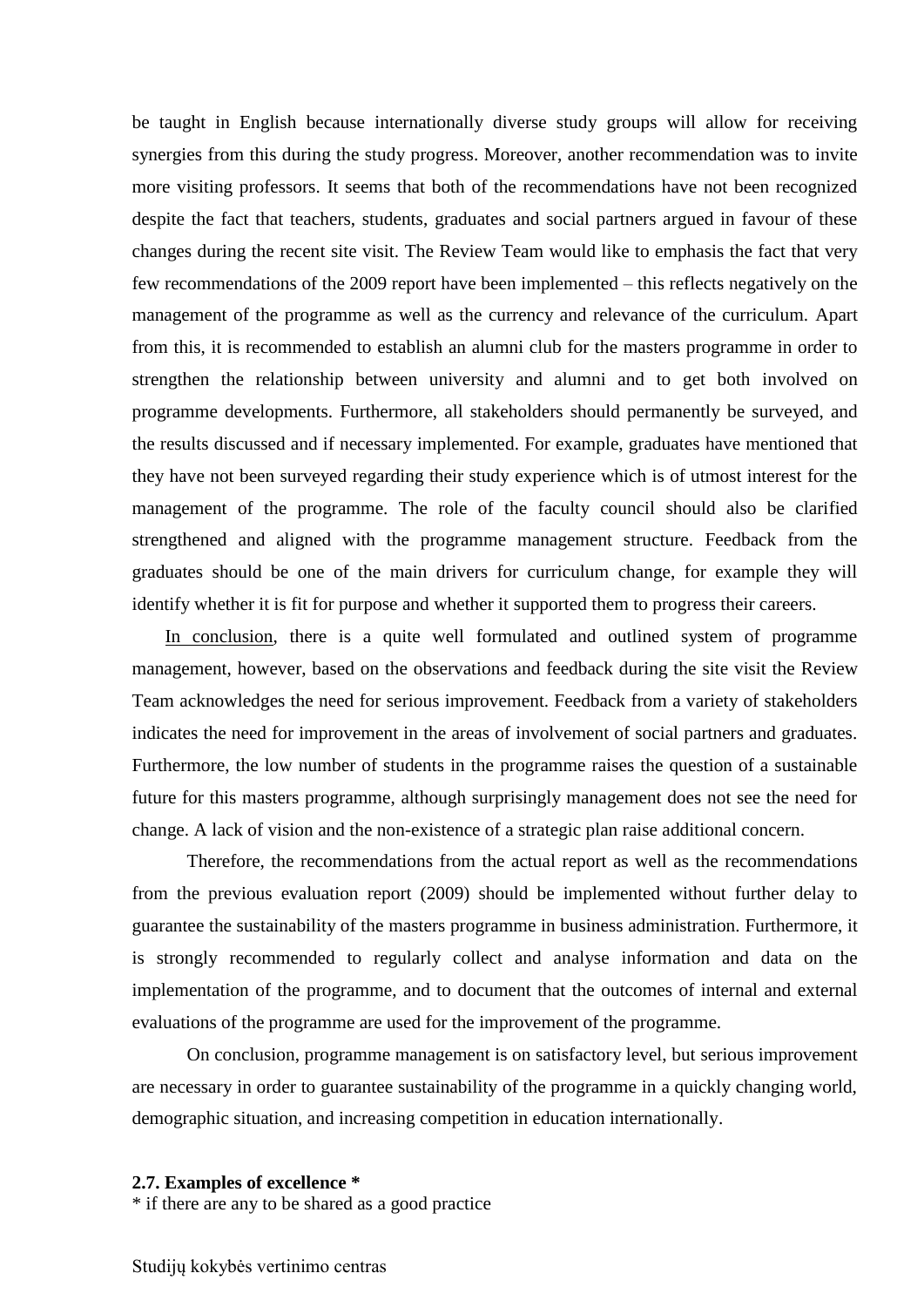The new library provides students with a very good learning environment.

A small number of students allows for personalized contact with teachers and individual coaching approach (which is very much appreciated by the students).

Several students decided to continue their studies from BSc to MSc and to PhD studies with the faculty.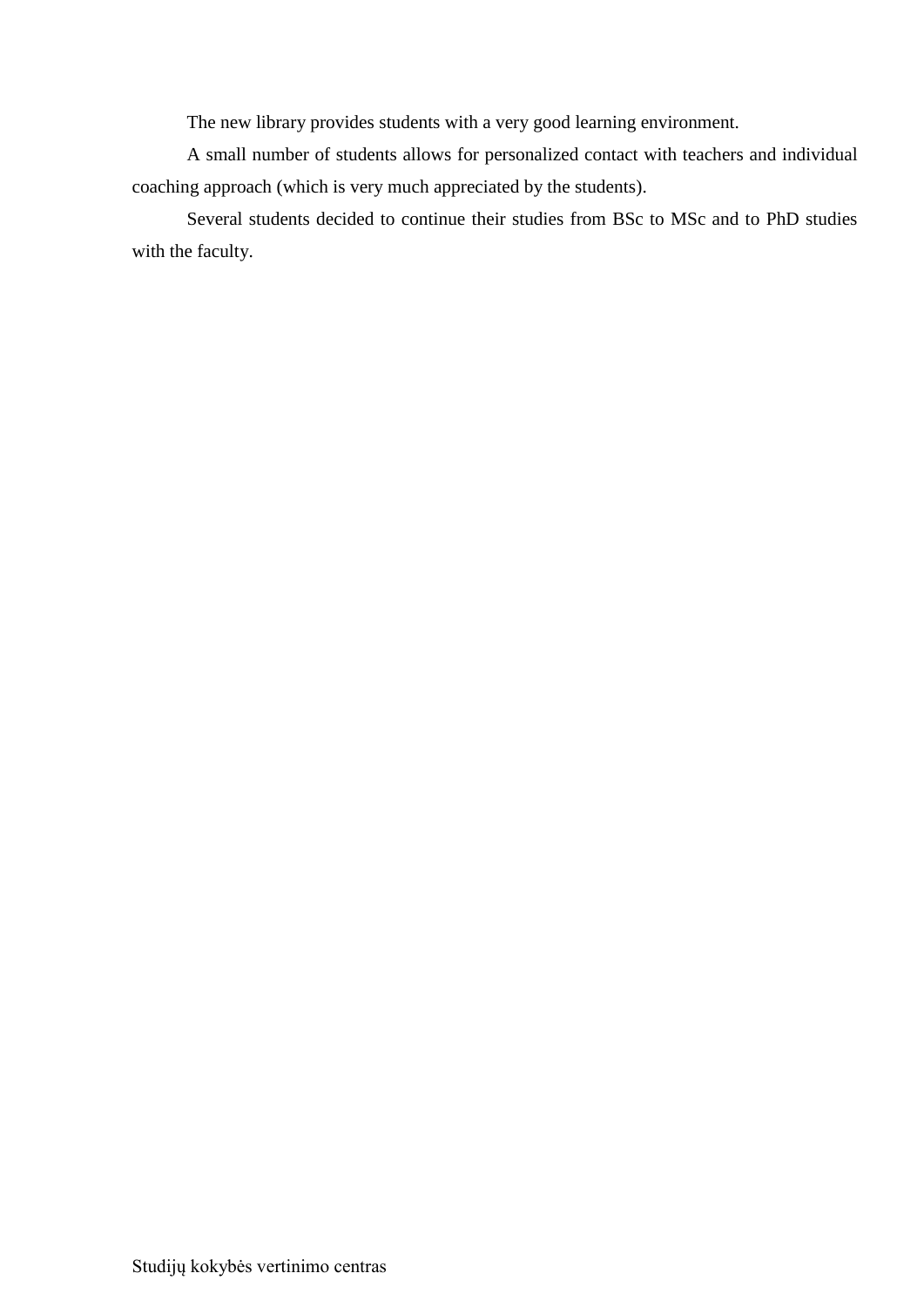# <span id="page-17-0"></span>**III. RECOMMENDATIONS**

- 1. To revise the curriculum design which should profoundly reflect the focus of the masters programme in business administration, thus, clear niche and identity of the programme in Lithuania and internationally. Moreover, to review the curriculum design, especially in terms of internationality, new trends and entrepreneurship.
- 2. To change the course delivery to English which would be the medium of such masters programmes and may help to attract more national and foreign students. Furthermore, improvements of teaching methods such as more virtual learning, orientation on wellknown international text books etc.
- 3. To develop a strategic plan for the masters programme which may also review the existing structure of the three parallel running masters studies programmes, all small in numbers.
- 4. To implement with immediate effect the recommendations of the previous evaluation report dated 2009, especially to ensure the sustainability of the programme and to focus more on internationality.
- 5. To ensure that the programme committee fulfils its responsibilities in relation to making changes of o the curriculum and collecting and analysing data.
- 6. To strengthen the programme management by involving various stakeholders, especially social partners, and permanently surveying all stakeholders. And to elaborate a clear plan ensuring sustainability of the programme.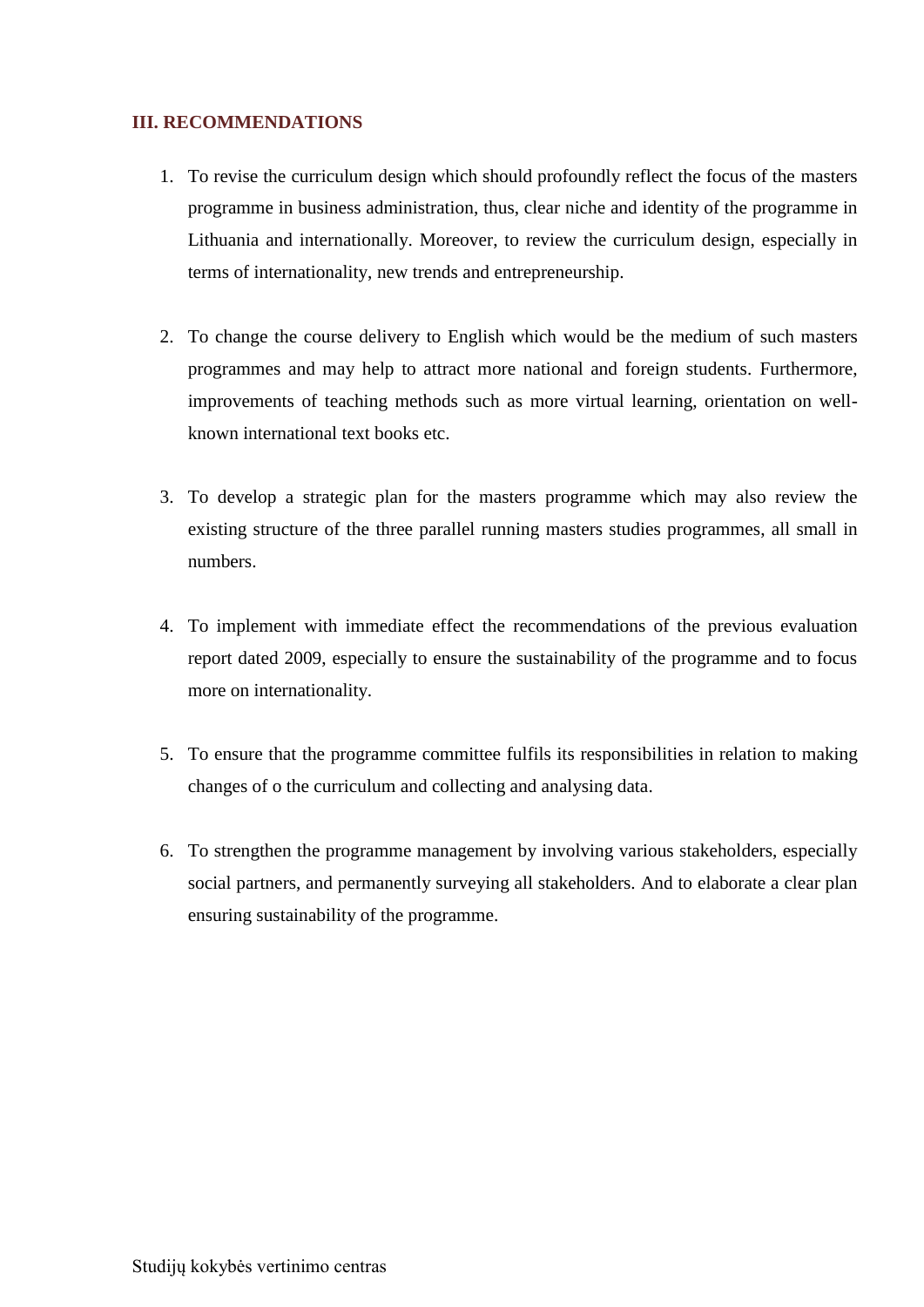#### <span id="page-18-0"></span>**IV. SUMMARY**

The VU KHF Study programme Master in Business Administration is well established in Kaunas and enjoys a good reputation among industry, alumni and others, although the niche and identity of the programme is not fully clear. All stakeholders such as students, social partners and graduates are in favour of this programme, however, they were also rather critical indication that there is still an unused potential for the programme development. The programme aims and learning outcomes are fairly well formulated while the area of curriculum design needs serious improvements. The teaching staff is well qualified, dedicated and engaged in research activities although they do not sufficiently well develop cooperative research work with students which can be identifies as unused potential. The premises are suited for such a study programme and allow also distance-learning. The new library provides a good learning environment. The study process and students performance assessment is relatively well documented. The programme management needs improvements, especially in the area of strategic planning and implementation issues. The SER was comprehensive, well documented and detailed. The expert's site visit was professionally organised and all materials requested were made available.

Although the curriculum design meets legal requirements and seems to be in line with other masters programmes of that study direction, it is of concern that the focus in on sustainability, innovation and leadership, neglecting to a certain extent subjects such as marketing. New trends in MBA programmes have to be integrated as well as to focus on entrepreneurialism. Moreover, a masters programme of such calibre should be taught mainly in the English language. Not only did the previous evaluation report recommend this but also feedback collected during the site visit indicates that almost all stakeholders support this. This would also make the programme more international, and separate courses could be made available to an international audience. Furthermore, it may attract students and teachers outside of Lithuania, and better synergies from the teaching and learning in an internationally diverse study group could be achieved. It is rather strange that students study by using textbooks and electronic databases in English but are not taught in this language. Thus, the question arises whether the courses rely on the well selected basic and international well-know textbooks. It would be noteworthy to discuss the direction of the study programme: does it aim to prepare generalists or specialists? More emphasis has to be devoted to the necessity to quickly update curriculum following the given recommendations.

The programme management procedures are relatively well documented, although it stays unclear whether other documentation is available such as minutes of meetings etc. During the site visit it became clear that there is room and need for improvement. The greater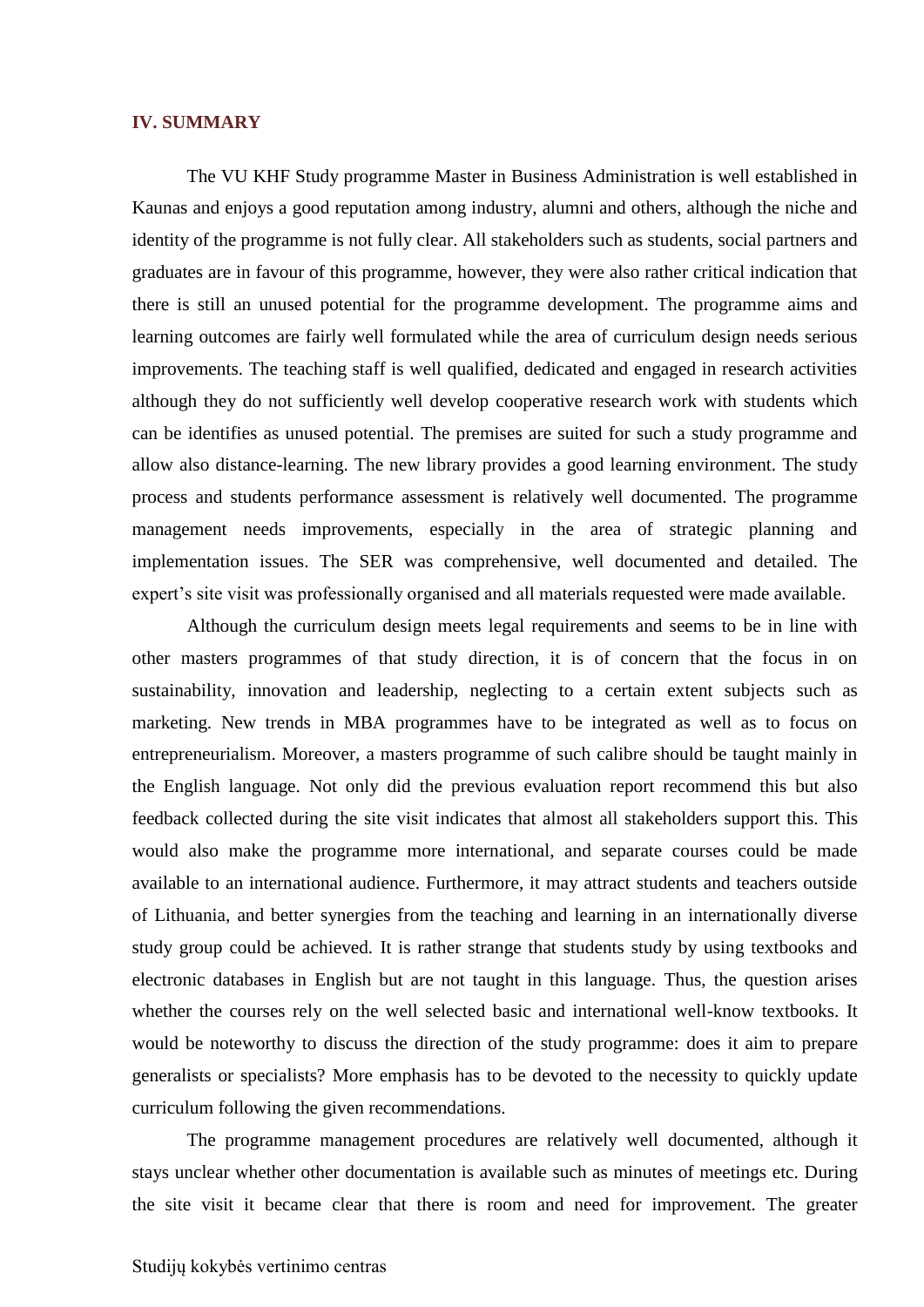involvement of stakeholders in the programme development has been one of the requests from parties interviewed.

The university has established three masters studies programmes, International business management, Marketing and trade management and Business administration. However, all three programmes suffer from low student numbers. For that reason some subjects are taught together for all three masters programmes which cause concerns regarding differentiation of the programmes and students ability to study at the same level, especially in areas such as in finance. Thus, it is recommended that the programme committee of each masters programme should have to work together (or at least to integrate their work) in order to improve programme management and ensure necessary activities for elaborating strategic plans ensuring sustainability of the programmes. And of course, to consider merging of some masters study programme in future.

Taking into account that the previous evaluation report, dated 2009, has already stated several recommendations, it is quite disappointing to learn that almost none of the recommendations has been implemented. In line with this, it came as a surprise during the site visit to learn that there is no strategic plan in place despite the alarmingly low figures of students in the programme.

Taking into consideration the weaker areas such as curriculum design and programme management and on the other side, the different stakeholders which are willing to support further development of the university, it should be possible to implement the proposed recommendations in a timely manner not only to strengthen the study programme but also to attract more prospective students. A need for improvement in the areas mentioned above has been clearly identified, and is supported by the alarmingly low intake of students in the programme and the feedback collected during the site visit. In sum, the self-critical SER report provides good potential for the development of the programme but weak programme management does not use this potential sufficiently well. The strongest weakness is that management does not have clear visions and strategic plans how to ensure the sustainability of the programme.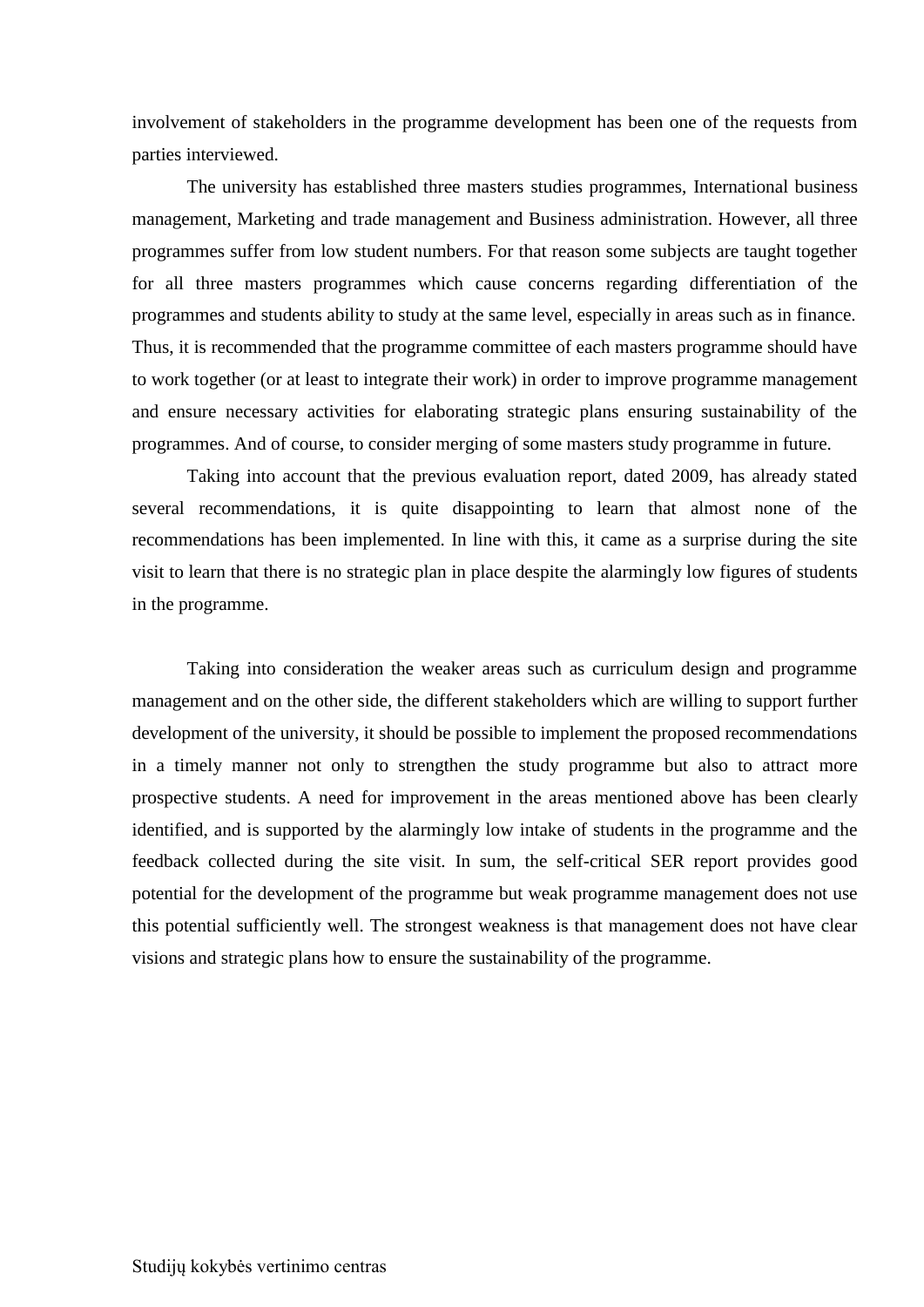# <span id="page-20-0"></span>**V. GENERAL ASSESSMENT**

The study programme *Business Administration* (state code – 621N10001) at Vilnius University is given **positive** evaluation.

| No. | <b>Evaluation Area</b>                             | <b>Evaluation of</b><br>an area in<br>points* |
|-----|----------------------------------------------------|-----------------------------------------------|
| 1.  | Programme aims and learning outcomes               |                                               |
| 2.  | Curriculum design                                  |                                               |
| 3.  | Teaching staff                                     |                                               |
| 4.  | Facilities and learning resources                  |                                               |
| 5.  | Study process and students' performance assessment | 3                                             |
| 6.  | Programme management                               | ◠                                             |
|     | <b>Total:</b>                                      |                                               |

*Study programme assessment in points by evaluation areas*.

\*1 (unsatisfactory) - there are essential shortcomings that must be eliminated;

2 (satisfactory) - meets the established minimum requirements, needs improvement;

3 (good) - the field develops systematically, has distinctive features;

4 (very good) - the field is exceptionally good.

| Grupės vadovas:<br>Team leader: | <b>Prof. dr. Tiju Paas</b> |
|---------------------------------|----------------------------|
| Grupės nariai:<br>Team members: | <b>Ms. Brenda Eade</b>     |
|                                 | Dr. Detlev Remy            |

**Ms. Jurgita Šarkovaitė**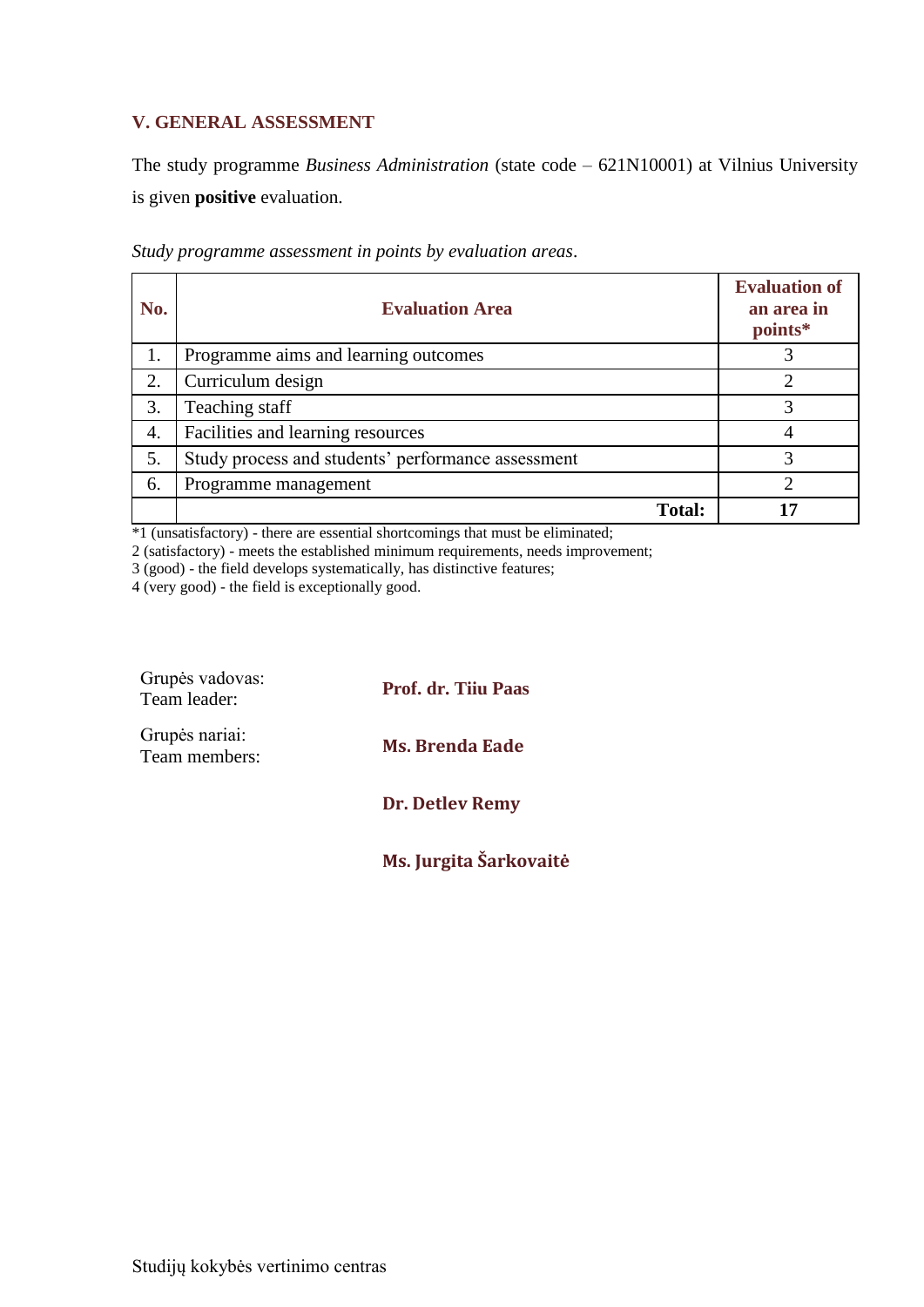# **VILNIAUS UNIVERSITETO ANTROSIOS PAKOPOS STUDIJŲ PROGRAMOS**  *VERSLO ADMINISTRAVIMAS* **(VALSTYBINIS KODAS – 621N11002) 2016-02-05 EKSPERTINIO VERTINIMO IŠVADŲ NR. SV4-58 IŠRAŠAS**

<...>

# **V. APIBENDRINAMASIS ĮVERTINIMAS**

Vilniaus universiteto studijų programa *Verslo administravimas* (valstybinis kodas – 621N10001) vertinama **teigiamai**.

| Eil.<br>Nr. | <b>Vertinimo sritis</b>                          | <b>Srities</b><br>jvertinimas,<br>balais* |
|-------------|--------------------------------------------------|-------------------------------------------|
| 1.          | Programos tikslai ir numatomi studijų rezultatai |                                           |
| 2.          | Programos sandara                                | $\overline{2}$                            |
| 3.          | Personalas                                       | 3                                         |
| 4.          | Materialieji ištekliai                           | 4                                         |
| 5.          | Studijų eiga ir jos vertinimas                   | 3                                         |
| 6.          | Programos vadyba                                 | $\overline{2}$                            |
|             | Iš viso:                                         | 17                                        |

\* 1 - Nepatenkinamai (yra esminių trūkumų, kuriuos būtina pašalinti)

2 - Patenkinamai (tenkina minimalius reikalavimus, reikia tobulinti)

3 - Gerai (sistemiškai plėtojama sritis, turi savitų bruožų)

4 - Labai gerai (sritis yra išskirtinė)

<...>

## **IV. SANTRAUKA**

VU KHF studijų programos "Verslo administravimas" antroji pakopa (magistrantūra), dėstoma Kaune, – tinkamai sustyguota ir turi gerą vardą pramonės, alumnų ir kitų visuomenės narių akyse, nors pačios studijų programos užimama niša ir tapatybė ne iki galo aiški. Ši programa patinka visiems socialiniams dalininkams, pavyzdžiui, studentams, socialiniams partneriams ir absolventams, tačiau tai taip pat gana akivaizdžiai byloja, kad tebėra neišnaudotų šios studijų programos tobulinimo galimybių. Studijų programos tikslai ir rezultatai suformuluoti gana gerai, nors programos sandaros sritį būtina rimtai patobulinti. Dėstytojai – geros kvalifikacijos, atsidavę ir aktyviai dalyvauja mokslinėje tiriamojoje veikloje, nors ir nepakankamai aktyviai imasi bendrų mokslinių darbų su studentais, ką galima įvardyti kaip neišnaudojamą potencialą. Patalpos pritaikytos tokiai studijų programai dėstyti, jos tinka ir

Studijų kokybės vertinimo centras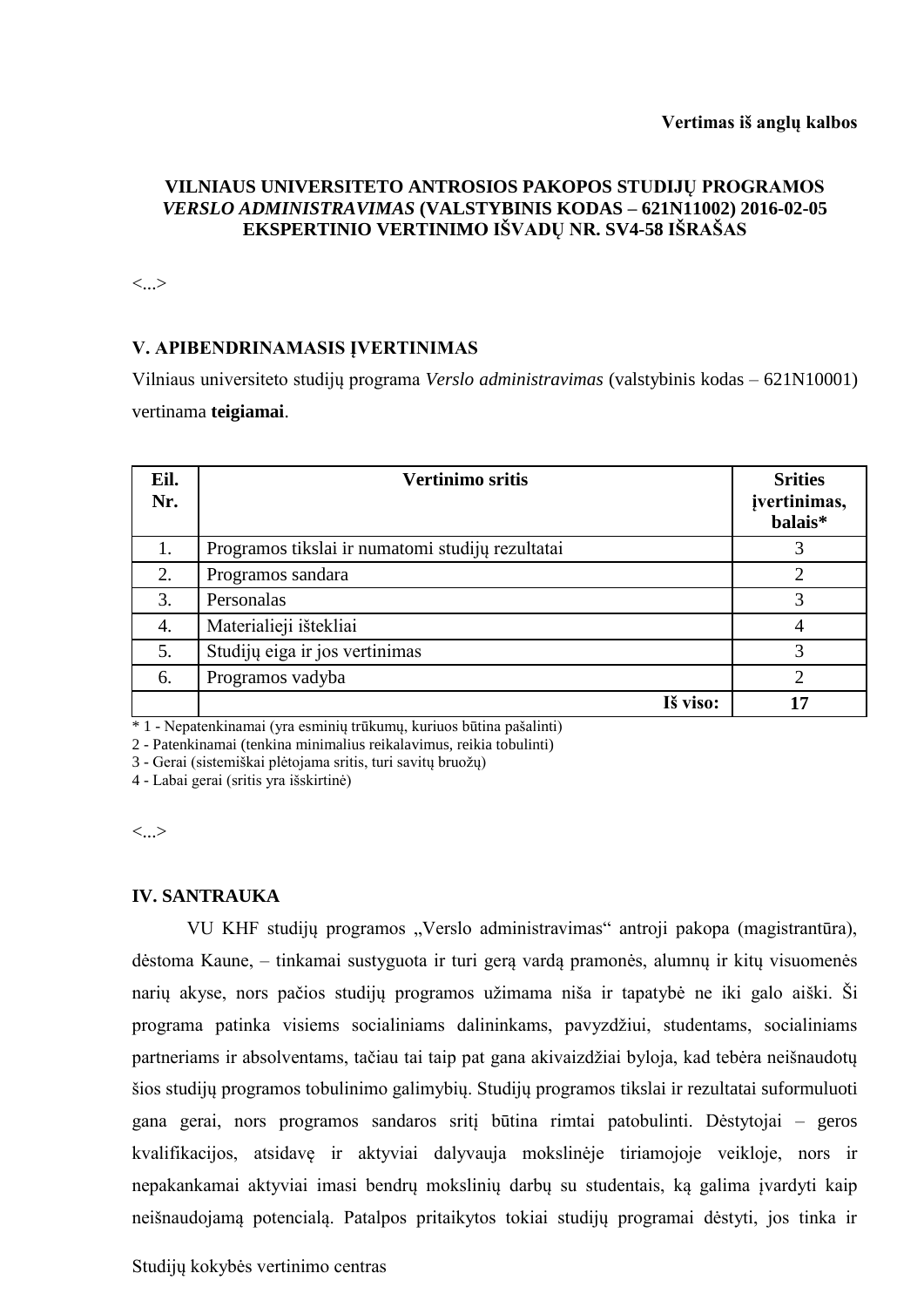nuotolinėms studijoms. Naujoje bibliotekoje sukurta gera aplinka studijoms. Palyginti gerai dokumentuojamas tiek pats studijų procesas, tiek studentų pažangumo vertinimai. Studijų programos vadybą reikia patobulinti, ypač jos strateginio planavimo ir įgyvendinimo sritis. Savianalizės suvestinė (SS) – išsami ir gerai dokumentuota. Ekspertų grupės apsilankymas fakultete buvo profesionaliai organizuotas, pateikta visa prašyta medžiaga.

Nors studijų programos sandara atitinka teisinius reikalavimus ir neatsilieka nuo kitų šios krypties magistrantūros programų, susirūpinimą kelia tai, kad pagrindinis dėmesys skiriamas tvarumui, inovacijoms ir lyderystei, o tokie dalykai kaip rinkodara savotiškai apleidžiami. Į MBA programas būtina integruoti naujas tendencijas ir pabrėžti verslumo idėjas. Be to, didžioji dalis tokio lygio magistrantūros programos turėtų būti dėstoma anglų kalba – tai rekomenduojama ne tik ankstesnėse vertinimo išvadose, bet ir grįžtamojo ryšio atsiliepimuose, surinktuose lankantis aukštojoje mokykloje, iš kurių matyti, kad tam pritaria beveik visi socialiniai dalininkai. Dėl anglų kalbos studijų programa įgautų daugiau tarptautiškumo, o atskirus studijų dalykus galėtų mokytis klausytojai užsieniečiai. Dar daugiau – tai gali padėti pritraukti studentų ir dėstytojų iš svetur, o iš dėstymo ir studijavimo tarptautiniu požiūriu įvairiose studijų grupėse išeitų geresnė sinergija. Gana keista, kad studentai mokosi naudodamiesi angliškais vadovėliais ir elektroninėmis duomenų bazėmis, bet šia kalba jiems nedėstoma. Todėl kyla klausimas, ar studijų dalykai dėstomi naudojantis tinkamai parinktais pagrindiniais ir tarptautiniu mastu gerai žinomais vadovėliais. Būtų ne mažiau prasminga aptarti ir pačią studijų programos kryptį: ką – eruditus ar specialistus – ja siekiama rengti? Taigi, tam reikia skirti daugiau dėmesio ir, vadovaujantis duotomis rekomendacijomis, kuo greičiau atnaujinti studijų programą.

Studijų programos vadybos procedūros yra santykinai gerai dokumentuotos, nors ir neaišku, ar kiti dokumentai, tokie kaip posėdžių protokolai ir pan., kur nors egzistuoja. Lankantis aukštojoje mokykloje paaiškėjo, kad tobulėti reikia ir dar yra kur. Vienas iš pageidavimų, kuriuos išsakė kalbintos šalys, – į studijų programos kūrimą labiau įtraukti socialinius dalininkus.

Universitetas yra parengęs tris antrosios pakopos studijų programas: "Tarptautinio verslo vadyba", "Rinkodara ir prekybos vadyba", "Verslo administravimas". Tačiau visas šias tris programas studijuoja po mažai studentų. Dėl šios priežasties kai kurie dalykai visų trijų magistrantūros programų studentams dėstomi kartu, o tai kelia susirūpinimą dėl šių studijų programų diferenciacijos ir studentų gebėjimo studijuoti tuo pačiu lygiu, ypač tokių sričių dalykus kaip finansai. Todėl tam, kad pagerėtų studijų programos vadyba ir būtų užtikrinta reikiama strateginių planų rengimo veikla, užtikrinanti jų tvarumą, rekomenduojama, kad visų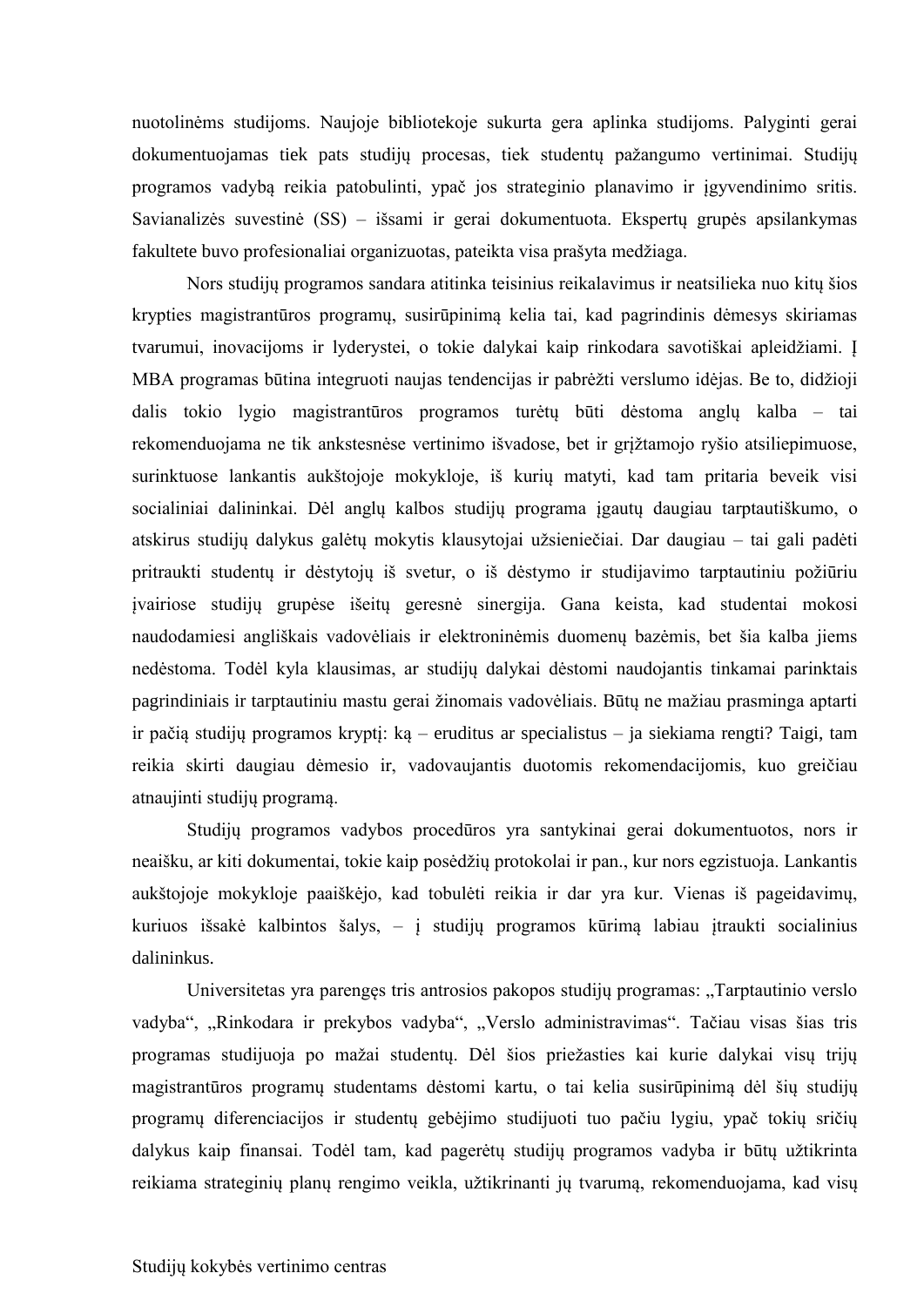trijų magistrantūros programų studijų komitetai dirbtų išvien (arba bent jau susietų darbus). Žinoma, svarstytina ir galimybė kai kurias šių magistrantūros programų ateityje sujungti.

Turint omenyje, kad 2009 m. atlikto vertinimo išvadose kai kurios šių rekomendacijų jau buvo pateiktos, gana liūdna matyti, jog praktiškai nė viena iš jų nebuvo įgyvendinta. Lankantis aukštojoje mokykloje ne mažesnę nuostabą sukėlė ir tai, kad, nepaisant grėsmingai mažėjančio studentų skaičiaus, nėra parengto jokio šios studijų programos strateginio plano.

Atsižvelgiant į silpnąsias vietas, pavyzdžiui, studijų programos sandarą ir studijų programos vadybą, ir įvairius socialinius dalininkus, kurie reiškia norą prisidėti prie tolesnės universiteto raidos, per protingą laiką įgyvendintos siūlomos rekomendacijos ne tik sustiprintų pačią studijų programą, bet ir galimai padėtų pritraukti daugiau studentų. Būtinybė patobulinti pirmiau išvardytas sritis – aiškiai įvardyta, jos poreikį patvirtina tiek grėsmingai mažėjantis į studijų programą priimamų studentų skaičius, tiek lankantis aukštojoje mokykloje gautas grįžtamasis ryšys.

Apibendrintai tariant, savikritiškoje savianalizės suvestinėje esama apsčiai potencialo šiai studijų programai patobulinti, bet dėl silpnos programos vadybos sistemos šis potencialas lieka neišnaudotas. Didžiausia silpnybė yra ta, kad vadyba neturi aiškios vizijos ir strateginių planų, kaip užtikrinti šios studijų programos tvarumą.

<...>

## **III. REKOMENDACIJOS**

- 1. Persvarstyti studijų programos sandarą taip, kad ji iš esmės atspindėtų verslo administravimo magistrantūros programos tikslą, – taip formuotųsi aiški šios studijų programos niša ir tapatybė tiek Lietuvoje, tiek užsienyje. Be to, programos sandarą reikia persvarstyti tarptautiškumo, naujų tendencijų ir verslumo aspektu.
- 2. Pakeisti dalykų dėstymo kalbą į anglų, kad ji taptų tokių magistrantūros studijų programų darbine kalba ir padėtų pritraukti daugiau studentų iš Lietuvos ir užsienio. Ne mažiau svarbu patobulinti ir dėstymo metodus, pavyzdžiui, daugiau dėstyti virtualiai, orientuotis į gerai žinomus tarptautinius vadovėlius ir pan.
- 3. Parengti strateginį magistrantūros studijų programos planą, kuriame būtų persvarstyta trijų lygiagrečiai vykdomų magistrantūros programų (visos jos surenka po nedaug studentų) dabartinė sandara.
- 4. Nedelsiant įgyvendinti ankstesnio, 2009 m. atlikto išorinio vertinimo, rekomendacijas, o ypač – užtikrinti studijų programos tvarumą ir aiškesnę orientaciją į tarptautiškumą.